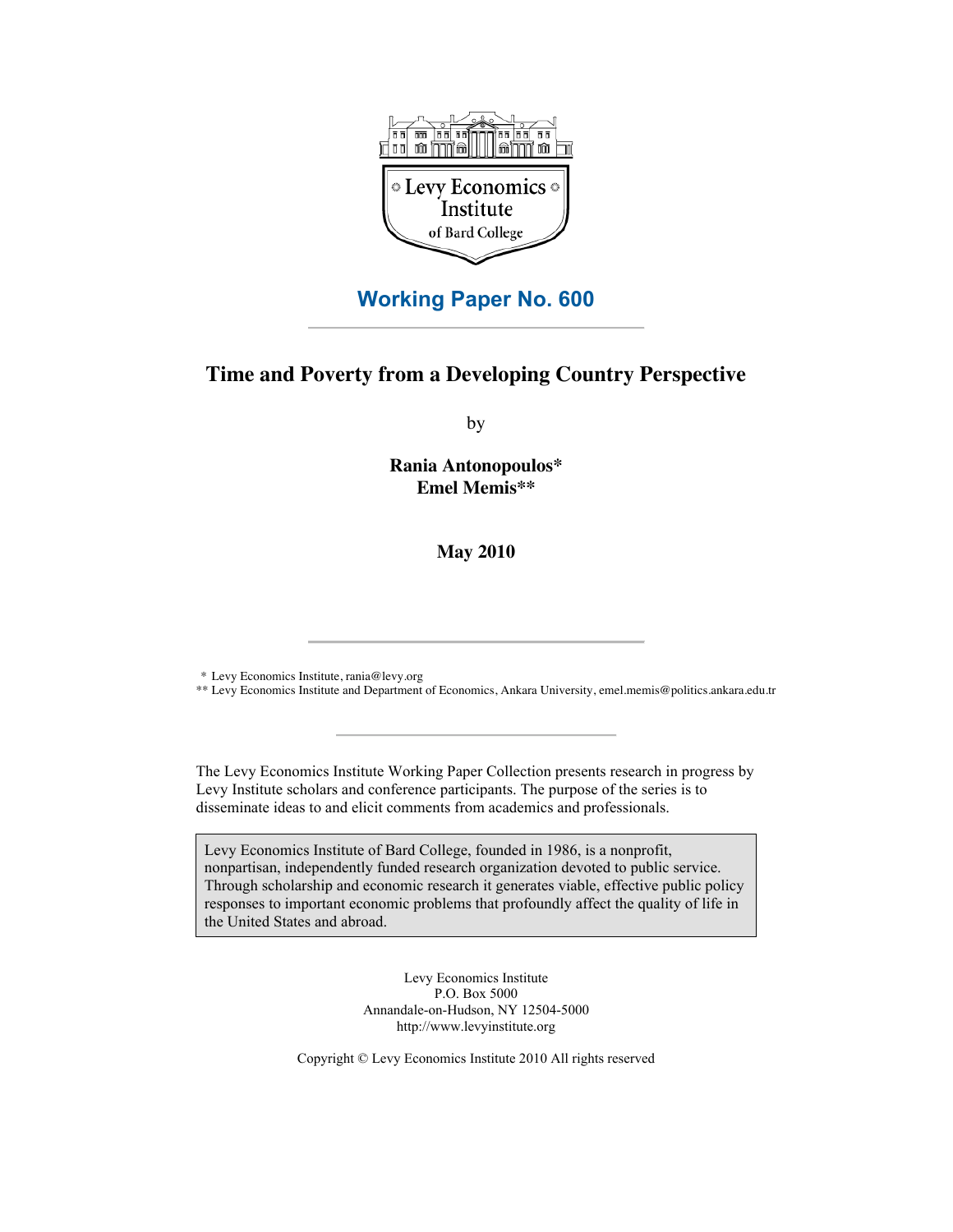#### **ABSTRACT**

This study is concerned with the measurement of poverty in the context of developing countries. We argue that poverty rankings must take into account time use dimensions of paid and unpaid work jointly. Reviewing the current state of the literature on this topic, our methodology introduces a critical but missing analytical distinction between time poverty and time deprivation. On this basis, we proceed to provide empirical evidence by using South African time use survey data compiled in 2000. Our findings show that existing methods that work well for advanced countries require modification when adopted in the case of a developing country. The results identify a group of adults who previously were inadvertently missing, as they were considered "time wealthy."

**Keywords:** Time Poverty Measurement; Time Use; Poverty; Policy

**JEL Classification:** J22; J16; I32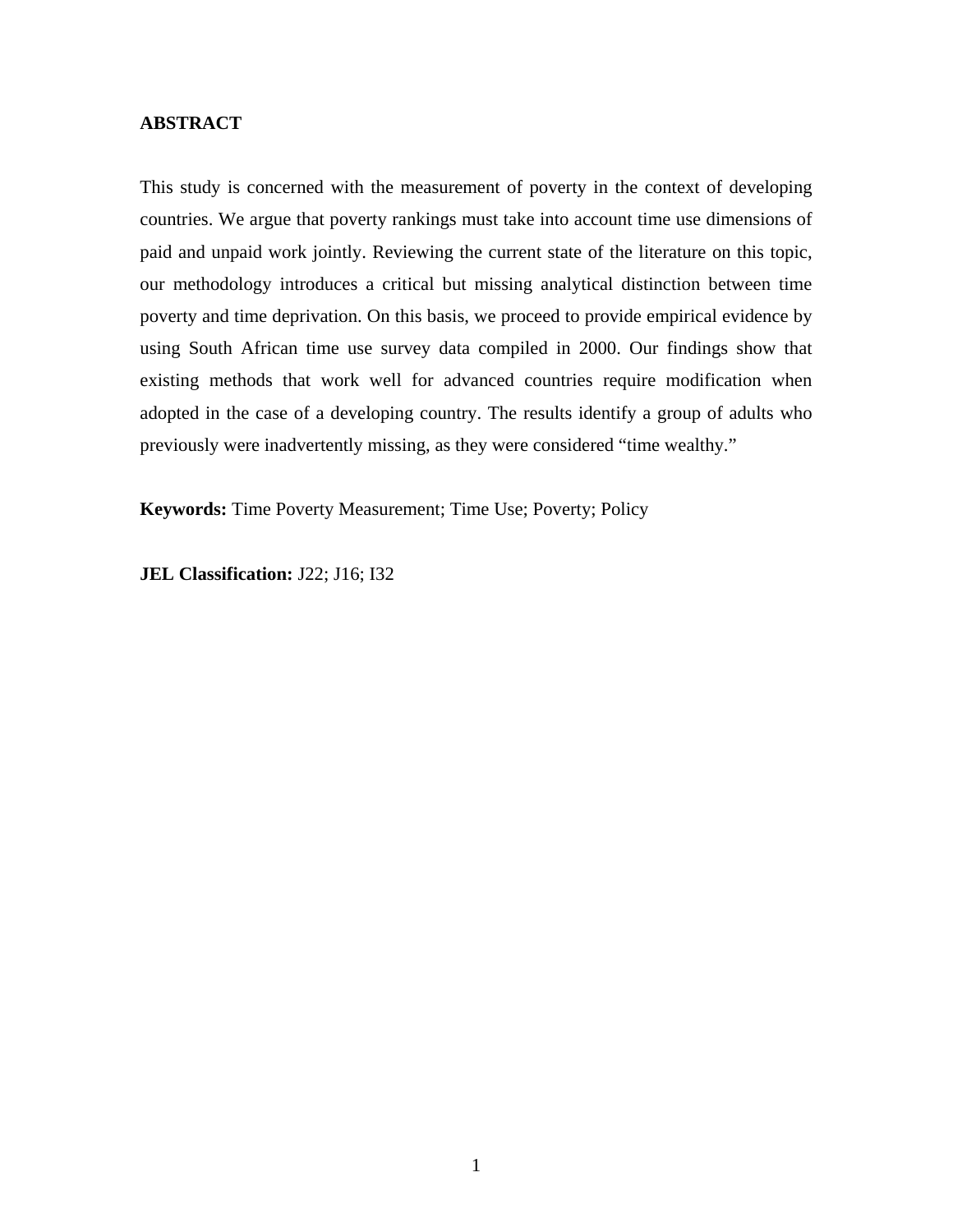#### **1. INTRODUCTION**

 $\overline{a}$ 

The devastating human, economic, and social consequences of poverty have been long recognized and, as a result, national and international commitments for remediation have been a part of the development discourse for over three decades. All along, it has been crucial to identify poverty thresholds and socioeconomic characteristics of those who fall below that datum. This has been considered particularly important because data collected over time sheds light on how effective poverty reduction strategies are and on how to improve the design of interventions in accordance to the demographic characteristics of the population they are meant to serve.

In this regard, the very definition of what constitutes poverty and the means through which poverty thresholds are calculated matters, as they determine the ranking of households and/or individuals vis-à-vis the poverty scale; misjudgments in this regard can result in miscalculations of quantity, depth, and trends in poverty—making some population groups in need disappear all together. Even though the most widely used measure remains the World Bank's global  $\frac{1}{d}$  (now revised to  $\frac{1}{2}$ )<sup>1</sup> or  $\frac{2}{d}$  ay threshold, over the years researchers have proposed a movement away from the singular emphasis on (earned) income poverty (Townsend 1962; Sen 1976; Ravallion 1996).

Concepts such as "minimum caloric intake," "consumption expenditures," and "extended income" have drawn attention to the fact that necessities of life can be secured through government contributions (public provisioning to education and health services) and other income sources (i.e., remittances, short-term loans), all of which expand the space of commodities enjoyed; also, to better identify subpopulations at risk of being or falling into poverty, much work has insisted on cross-listing income/consumption data with other multidimensional deprivations poverty engenders. Examples here include frameworks based on the notions of "capabilities, functionings, and achievements" (Sen

<sup>&</sup>lt;sup>1</sup> The World Bank provides basic poverty estimates according to \$1 per person per day for 22 countries using purchasing power parity (PPP) exchange rates in 1985 (detailed information is available at: siteresources.worldbank.org/DATASTATISTICS/Resources/WDI08supplement1216.pdf). Estimates are revised using 1993 PPP exchange rates with a poverty line of \$1.08 and 2005 PPPs with a poverty line raised to \$1.25. Since 1985 the number of countries that provide household income and expenditure surveys has considerably expanded. The World Bank's poverty monitoring database now includes more than 600 surveys representing 115 developing countries. (Chen and Ravallion 2008; UN 2009)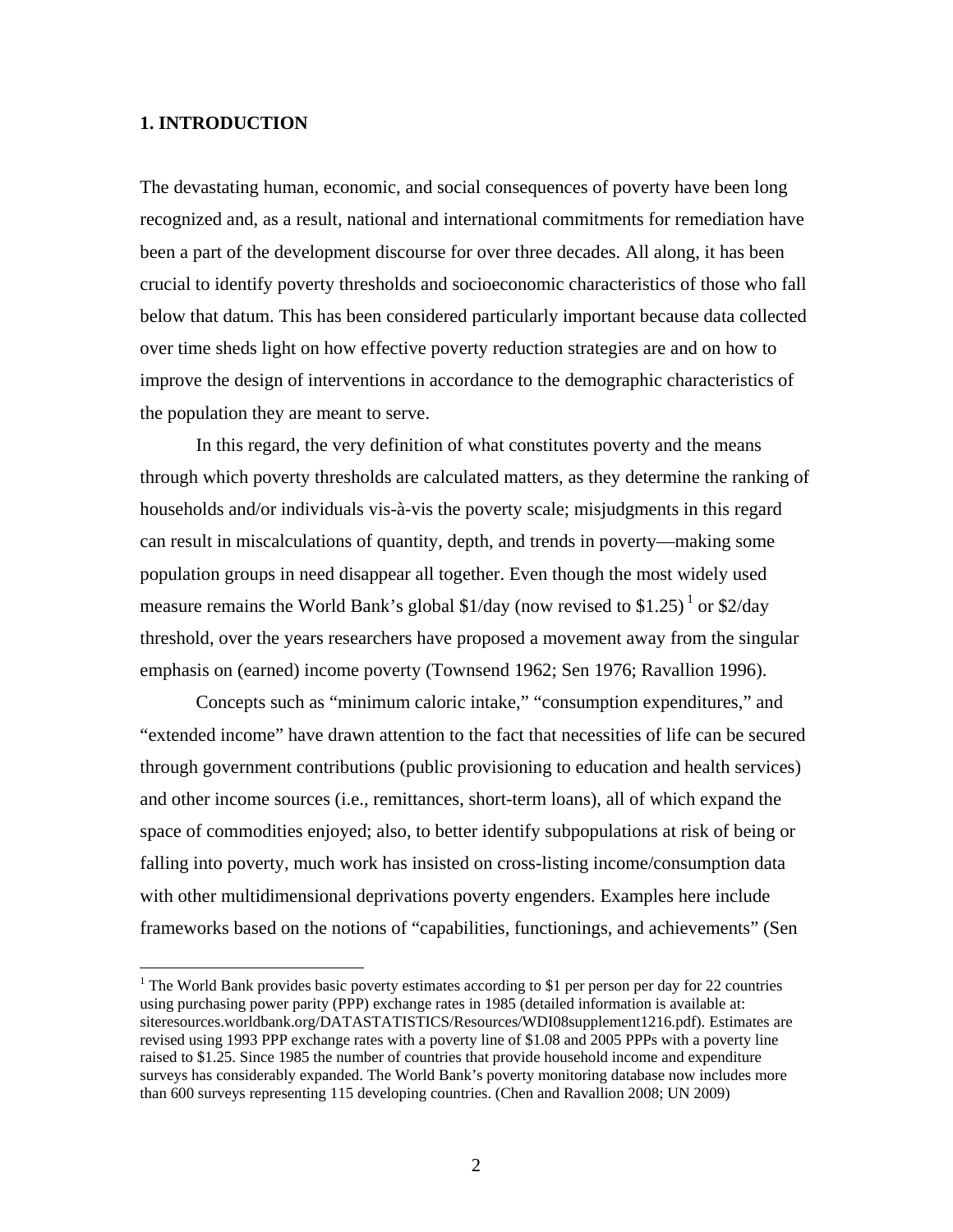1985 and 1992), "dignity and self-respect" (Cagatay 1998; Fukuda-Parr 1999), "citizenship, participation, and voice," and "marginality" and "social exclusion" (Townsend 2002; Burchardt 2000)

 Yet, despite many advances made, a critical dimension that has received little attention—with a few notable exceptions that we will discuss shortly—is the availability and distribution of *time* across and within households*.* Simply put, for the vast majority of the world population, in addition to gaining access to goods and services from the government and the market, standards of living also depend on unpaid household work. For that, time must be spent on household (unpaid) production activities, such as cooking, to transform market purchases to final consumable goods; cleaning, to maintain a sanitary and healthy home environment; and caring, to attend to the needs of young children, the elderly, etc. For developing countries—especially among poor households—time must also be spent to collect water, fuelwood, and free goods for household use; the absence of basic infrastructure and lack of durable household appliances also increases the time needed to perform routine daily household functions and for transporting goods and people to their destinations. $2$  The time requirements and ability of households to meet them is bound to result in variations and inequalities affecting the standard of living individuals and households enjoy. Poverty thresholds and deprivation measures do not incorporate this fundamental—but unaccounted for—inequality. How important of an omission might "time" then be? Vickery (1977) for the case of the United States, and more recently, Harvey and Mukhopadhyay (2007) for Canada and Burchardt for England (2000), have shown through their research findings that it matters a great deal.

 To our knowledge, this analytical framework has not been used in the context of a developing countries<sup>3</sup> and this is what we propose to do in this paper. For that, a modified analytical framework must be developed. This modification is imperative, as existing measures of time-adjusted poverty thresholds are built on assumptions germane to advanced countries, but quite unrealistic for developing ones. For example, in the face of

<sup>&</sup>lt;sup>2</sup> Also referred to as unpaid reproduction work, the conceptualization of unpaid activities as "production" that expands the pool of available goods and services, and hence of well-being, can be traced back to M. Reid in the 1930s, G. Becker (1970s), Mincer (1962), and many contemporary feminist economists. 3

 $3$  Except for Bardasi and Wodon (2006 and 2009), which analyzes time poverty issues in the case of Ghana. However, they use a different framework than we discuss here. We elaborate on these studies in the next section.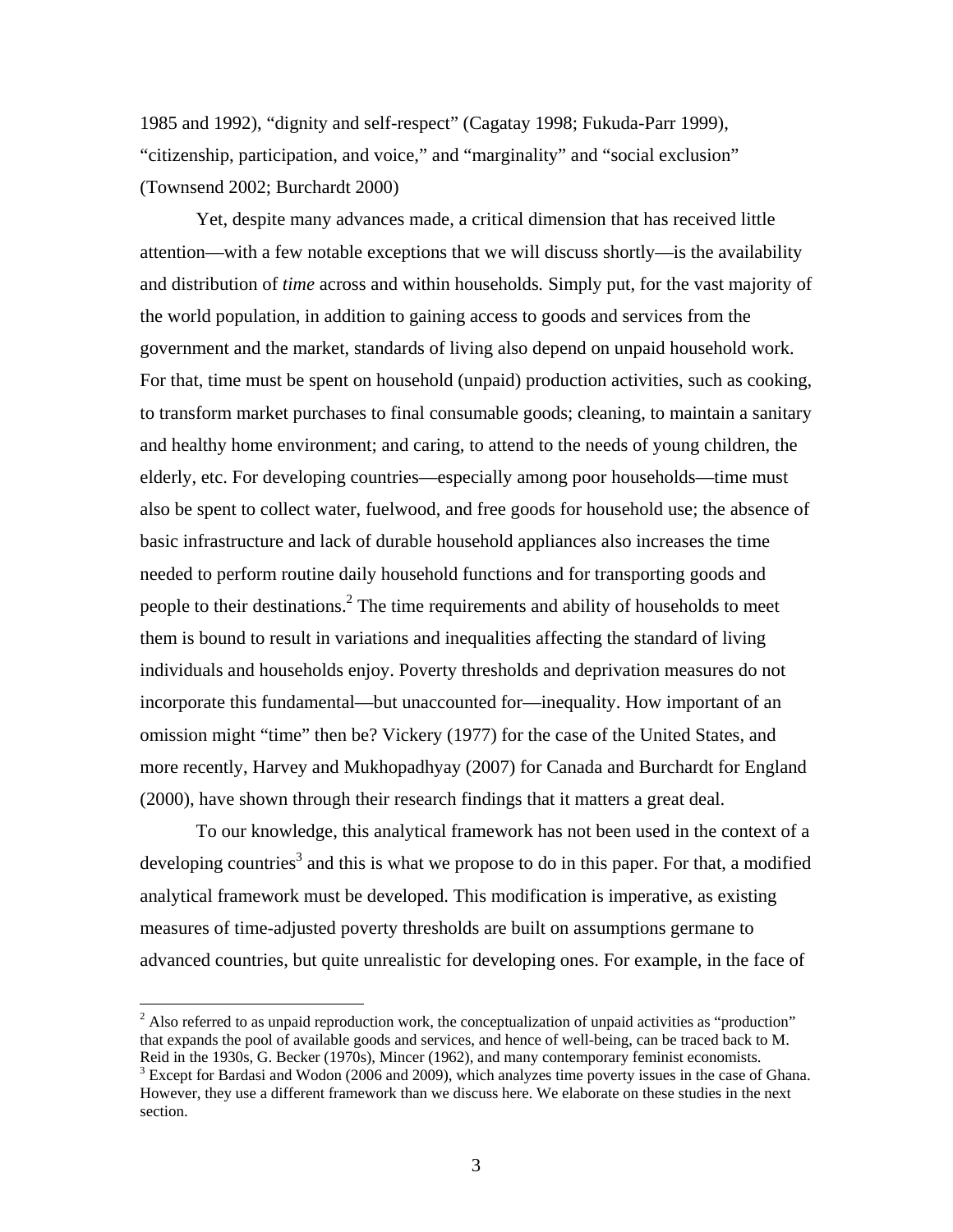very high seasonal unemployment in agricultural-based economies, the allocation of time to market work is neither readily available, nor year-round and or full-time; or, time spent on unpaid work cannot be represented by the use of a single value across the board, as physical location and other household characteristics result in exorbitant variations around the mean/median. In this paper, following this pioneering work, we modify previously developed analytical frameworks to make them suitable for developing countries and apply it to the case of South Africa.

 The paper is organized as follows. In section 2, we provide a summary of the literature, focusing mostly on two time-adjusted poverty measures that have been important in developing our own methodological framework. In section 3, we develop the scope of this study and build our arguments analytically. Section 4 summarizes the data, income poverty characteristics, and description of time use patterns in South Africa and presents our empirical results. The final part, section 5, concludes with some observations and policy recommendations derived from the obtained empirical results.<sup>4</sup>

#### **2. TIME-ADJUSTED POVERTY THRESHOLDS: LITERATURE REVIEW**

Decision on allocation of time between work and non-work is in general taken as determined jointly by the level of income earned per paid work hour and the demographic composition of the households individuals live in. Given that there are 24 hours in a day, a person is assumed to be able to decide freely how much to spend on work vis-à-vis leisure after the necessary personal time (i.e., time spent on eating, sleeping, bathing, and other personal needs) is subtracted from 24 hours. The total amount of time people have available for free allocation  $(T_m)$ , as noted by Vickery (1977: 28) and Harvey and Mukhopadhyay (2007: 60), is, however, constrained by the time required to maintain their household. Time necessary  $(T_1)$  for cleaning, preparing food, maintaining the household and taking care of children and/or other household members varies widely

 $\overline{a}$ 

<sup>&</sup>lt;sup>4</sup> Note that this is the first in a series of exploratory papers on the topic with the aim to advance knowledge on how various proposed methodologies can be modified for use in the context of developing countries.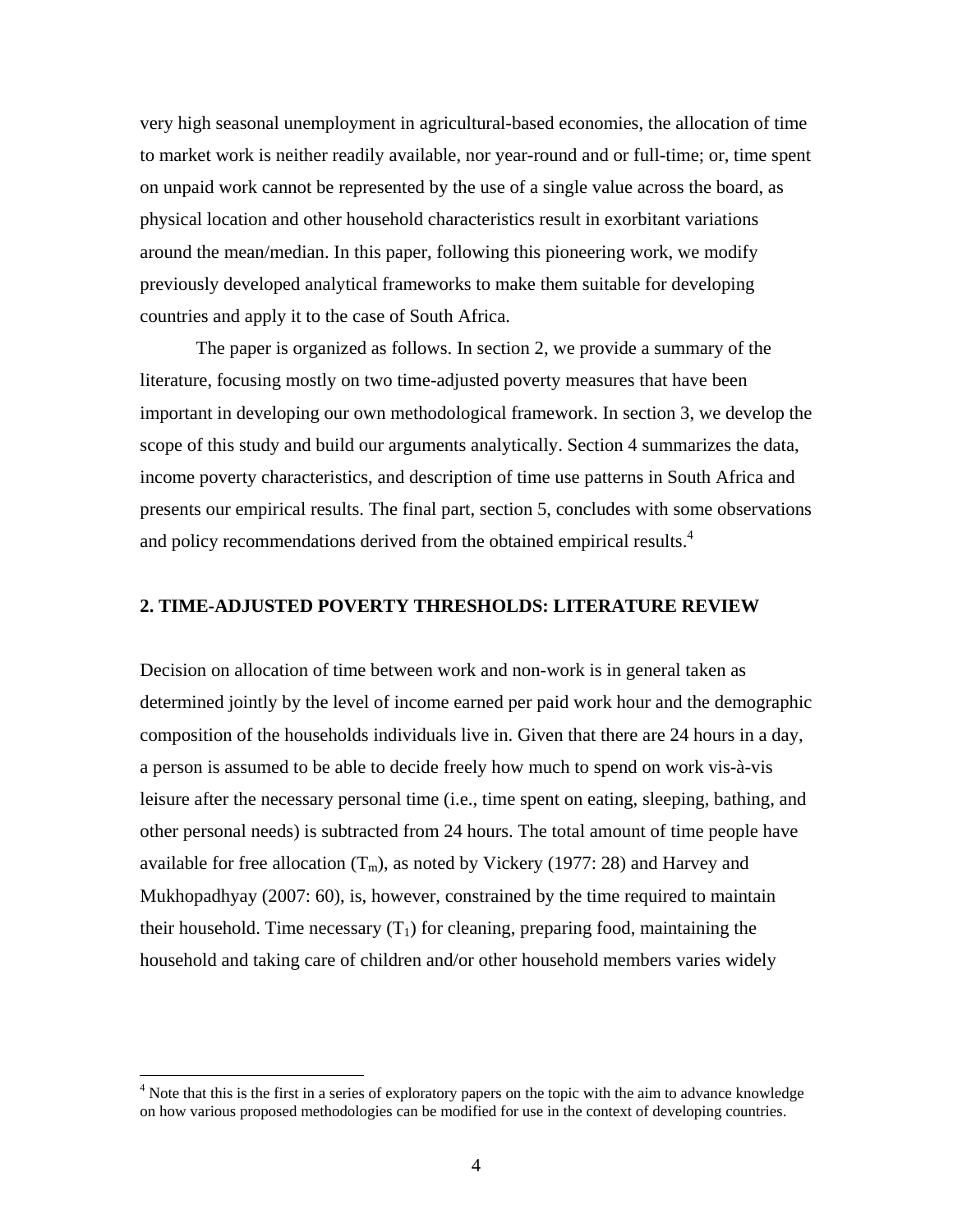among households depending on their composition.<sup>5</sup> Work time thus includes both paid work time and time spent on unpaid work activities to sustain the household.

It is well accepted by now that not all goods and services are provided in the market. Any well-being measure indicating the living standard attainable by any household includes the goods and services produced by non-market unpaid work in addition to paid market work. However, the standard poverty thresholds, i.e., minimum necessary levels of income/consumption, take into account only the needs of the households with respect to money income. Nevertheless, standard poverty measures assume that every household has a sufficient amount time for unpaid work as these measures do not take into account variations in unpaid work needs. In particular, households with an income level just above the cut-off level of minimum standards may not be able to devote the required unpaid work time to their households. Based fundamentally on this issue, time-adjusted poverty thresholds were built by Vickery in 1977.

If minimal nonpoor consumption requires both money income and unpaid work products then, argues Vickery (1977: 27), the official poverty standards do not correctly measure household needs. Only if the household has  $T_1$  hours of time available for homemaking are standard income poverty thresholds sufficient. But in case when paid work hours are more than  $T_m$  minus  $T_1$  hours, then the household has a time deficit and adult members need to substitute forgone necessary unpaid work products with goods and services purchased in the market to attain the same standard of living as those who have sufficient time. Note that here Vickery assumes that unpaid work time is perfectly *substitutable* with paid work time/money income except for a nonbinding minimum level of unpaid work time  $(T_0)$  and vice versa.

Vickery (1977) identifies time-poor households indirectly by examining the wage distribution. She calculates the level of wage, i.e., critical wage per adult living in different household types, depending on the amount of time available for paid work after  $T_1$  is subtracted from  $T_m$ . Comparing the wage distribution of full-time workers (i.e.,

<u>.</u>

 $<sup>5</sup>$  The amount of time necessary for personal needs is determined as the societal averages for activities</sup> included. Similarly  $T_1$  is determined as the societal average of this time considering different compositions of households, i.e., number of children or number of adults. Benchmark personal necessary time and  $T_1$ level is assigned to every adult and every household with the same compositional characteristics.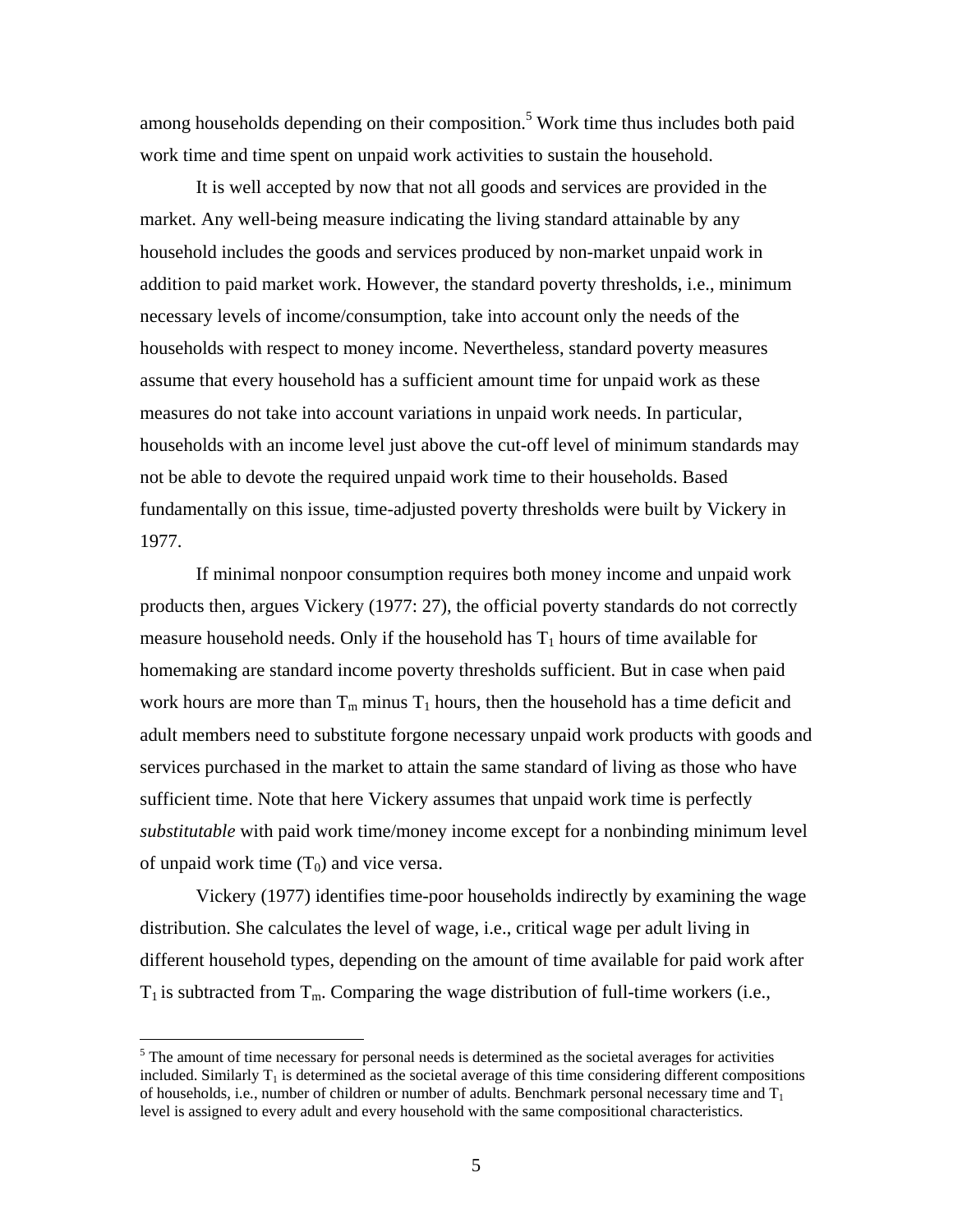Vickery assumes people can choose how much time they spend doing paid work and also that when they work they are employed full time) living in urban areas with the critical wage cut-offs constructed for different types of households Vickery identifies the potential poor. If the wage level is below the critical wage level then the household is considered as involuntarily time poor, but if above then not time poor. Her findings show that single-adult households, particularly single-female-headed household with children, are highly associated with being time poor.

Three decades after Vickery's pioneering work that presents the time poverty situation in the United States, Harvey and Mukhopadhyay developed time-adjusted poverty thresholds for Canada, introducing a remarkable modification to Vickery's measure. Identification of involuntarily time-poor households based upon the critical wage-level analysis can only be possible if we assume people can choose the amount of their paid work time. The contemporary structure of paid work time across the globe (including advanced countries) shows that this is not the case. This is an assured fact given the irregular, precarious, and/or part-time jobs of today's world. Thus, Harvey and Mukhopadhyay (2007) aimed at relaxing the assumption that people have the choice to decide how much time to spend on paid work.

Similar to Vickery's calculations, after subtracting  $T_1$  from  $T_m$ , Harvey and Mukhopadhyay obtain the amount of available time  $(T_A)$  for different types of households to be allocated between paid work and leisure. If this available time for paid work is less than the actual time spent doing paid work that means the household has a time deficit, which in turn means not only that the household has no leisure time, but also does not have enough time for the required unpaid work activities. The difference between the available and actual amounts of time for paid work is what determines time deficit/wealth both in both Vickery (1977) and Harvey and Mukhopadhyay's (2007) measures.

When it comes to the method used to identify the time-poor households, Harvey and Mukhopadhyay's measure differs significantly from Vickery's method. Instead of the indirect method that provides the potential poor with critical wage analysis, Harvey and Mukhopadhyay (2007) calculate the money value of the time deficit. They impute a monetary equivalent of the time deficit amount by the working poor and adjust the usual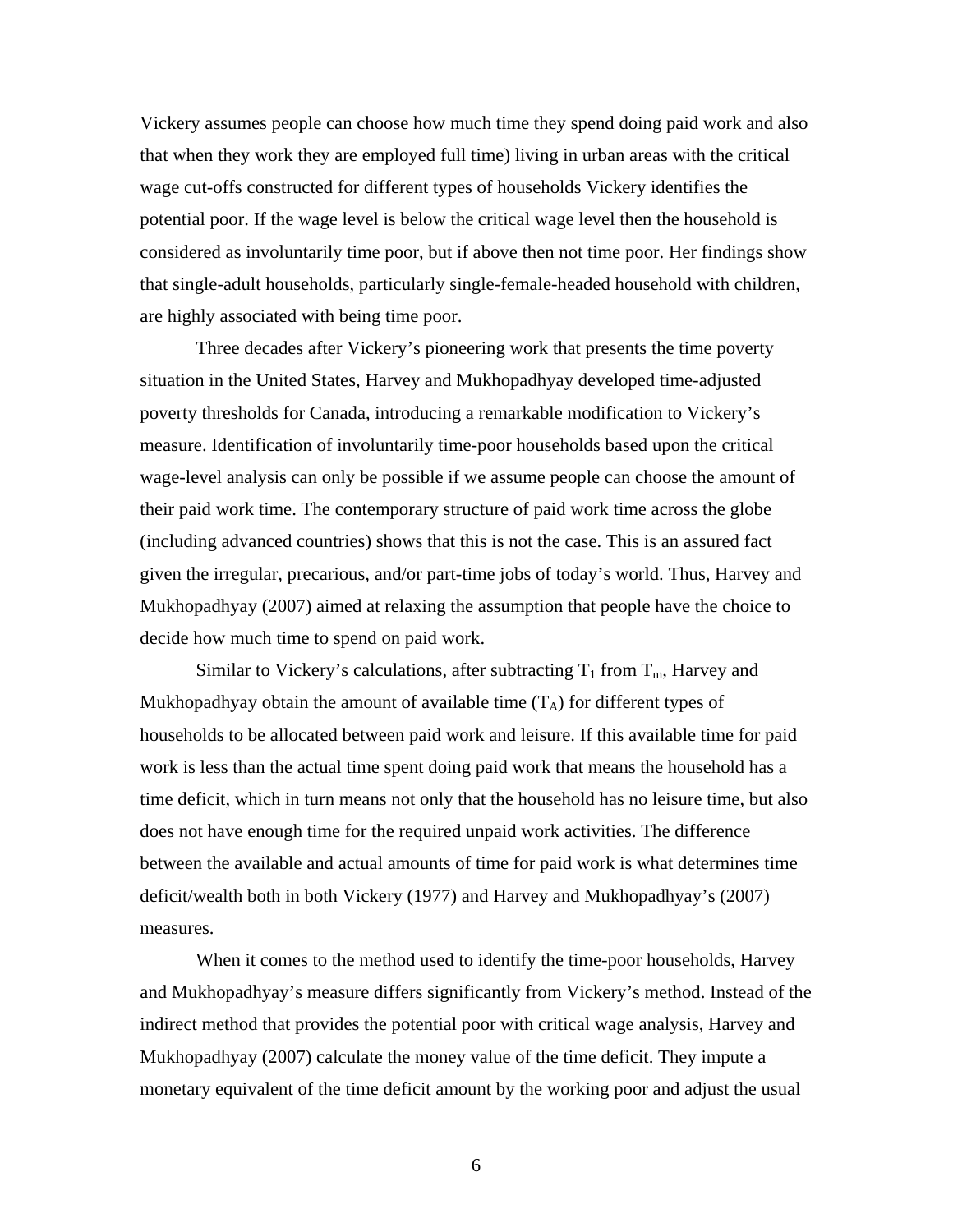poverty threshold by the amount obtained, implementing a replacement cost set at the minimum wage rate in the market. Here Harvey and Mukhopadyay assume that paid work time cannot be changed or substituted by unpaid work time due to the contracted nature of paid work time, but unpaid work time, except for the minimum nonbinding amount  $(T_0)$ , is again perfectly substitutable with paid work time/money income.

Similar to Vickery's results, Harvey and Mukhopadhyay (2007: 75) have found a high incidence of time deficit among employed single parents with children. Unlike Vickery, they have not addressed the gender issue, arguing that in Canada (as supported by the data) there are very few single fathers and that single fathers face similar challenges to single mothers.

Both studies summarized above consider the time poverty issue within the context of advanced countries. The only exception in this respect is provided by Bardasi and Wodon (2006), who raise some issues peculiar to developing-country cases by providing evidence from Ghana. They, however, use a framework that is not adequate for capturing the issue at hand, i.e., minimal standard of not being poor can only be jointly determined by time needs and income needs at hand. The time dimension of poverty in Bardasi and Wodon focuses on time dimension of poverty in its single dimension. Both conceptually and analytically this strand of research carries some differences from what we discuss here. Bardasi and Wodon apply the methodology used by the World Bank in calculating poverty thresholds and proceed to a headcount of the time poor. No need to mention that all of the criticisms valid for the head-count ratio measurement of poverty are valid also for the time-poverty line introduced by Bardasi and Wodon (2006).

Time in their study is the only attribute considered to identify poor. The timepoverty line is calculated considering the total individual working hours (paid and unpaid) and a lower threshold is assigned equal to 1.5 times the median of the total individual working hours distribution; a higher threshold is assigned equal to 2 times the median. If a person spends more time than the social median on paid and unpaid work activities together then that person is identified as time poor. First, the ways these two thresholds are chosen is arbitrary. Second, for a person to be time poor, spending long hours on paid and/or unpaid work is a sufficient condition independent from income level of the household they live in. Third, employed people in the market who spend long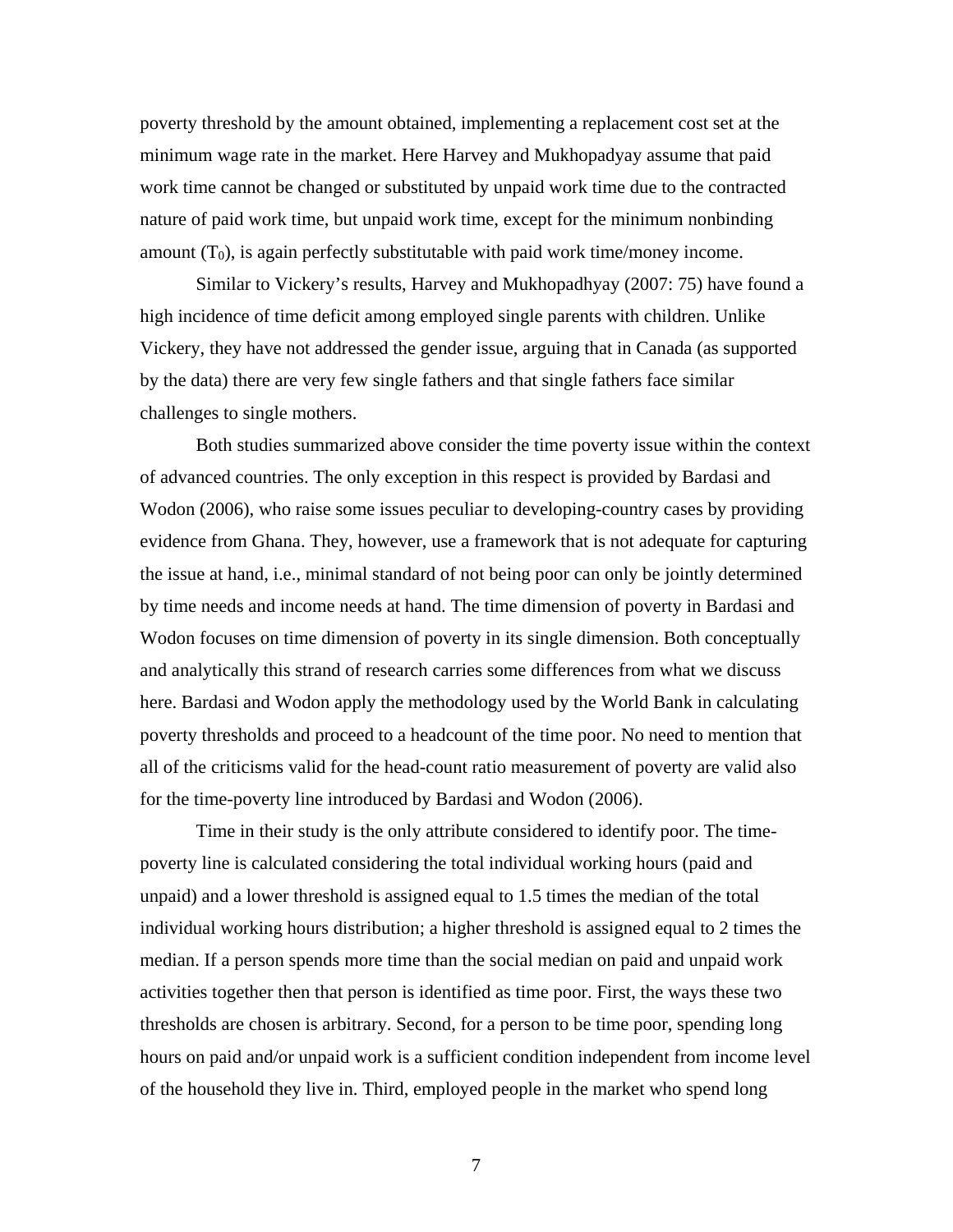hours doing unpaid work are highly likely to be time poor, but this might lead to bias against the unemployed who are living under extreme income poverty conditions.

In a more recent study, Bardasi and Wodon (2009) aimed to correct their omission regarding the impact of income poverty on time poverty. Categorizing people as poor and nonpoor according to money income poverty, they identify time-poor people among the income-poor group as the ones who work longer than time poverty line. In addition, they add to this group people who would fall into income poverty if they were to reduce working hours below a given time-poverty line. However, the issue of the determination of time poverty jointly by time needs and money income needs cannot be captured by the latter analysis, unlike the time-adjusted poverty thresholds explained above. Given high rates of unemployment, paid work time may be more restrictive than Bardasi and Wodon consider. Assuming that people are free to reduce their paid work hours and solve their time-poverty problem by changing their choices may not be considered very appropriate in a developing country context.

#### **3. SCOPE OF THE STUDY AND THE PROPOSED APPROACH**

Time-poverty measures, as summarized above (despite some methodological differences), share the common critical view on traditional poverty measures for being blind towards the time dimension of poverty and inequalities among people with respect to the allocation of time as a limited resource. Each measure provides a way to overcome the limitations of the traditional measurement of poverty, yet their focus has been more on the issues and problems particular to poverty situations in advanced countries. For instance, while Vickery (1977) put forth the idea that time needs of households have to be considered for minimum sufficient living standard, what she had in mind was the fact that a working single parent has to either do a second-shift to accomplish the required unpaid work or buy their market substitutes and thus needs more time or a higher income level in order to reach a sufficient living standard. Then, recognizing that Vickery's full-time employment assumption does not fit with the recent situation of employment patterns in advanced countries, Harvey and Mukhopadhyay (2007) introduced a modified method for the identification of time-poor households. Evidence shows that not only in advanced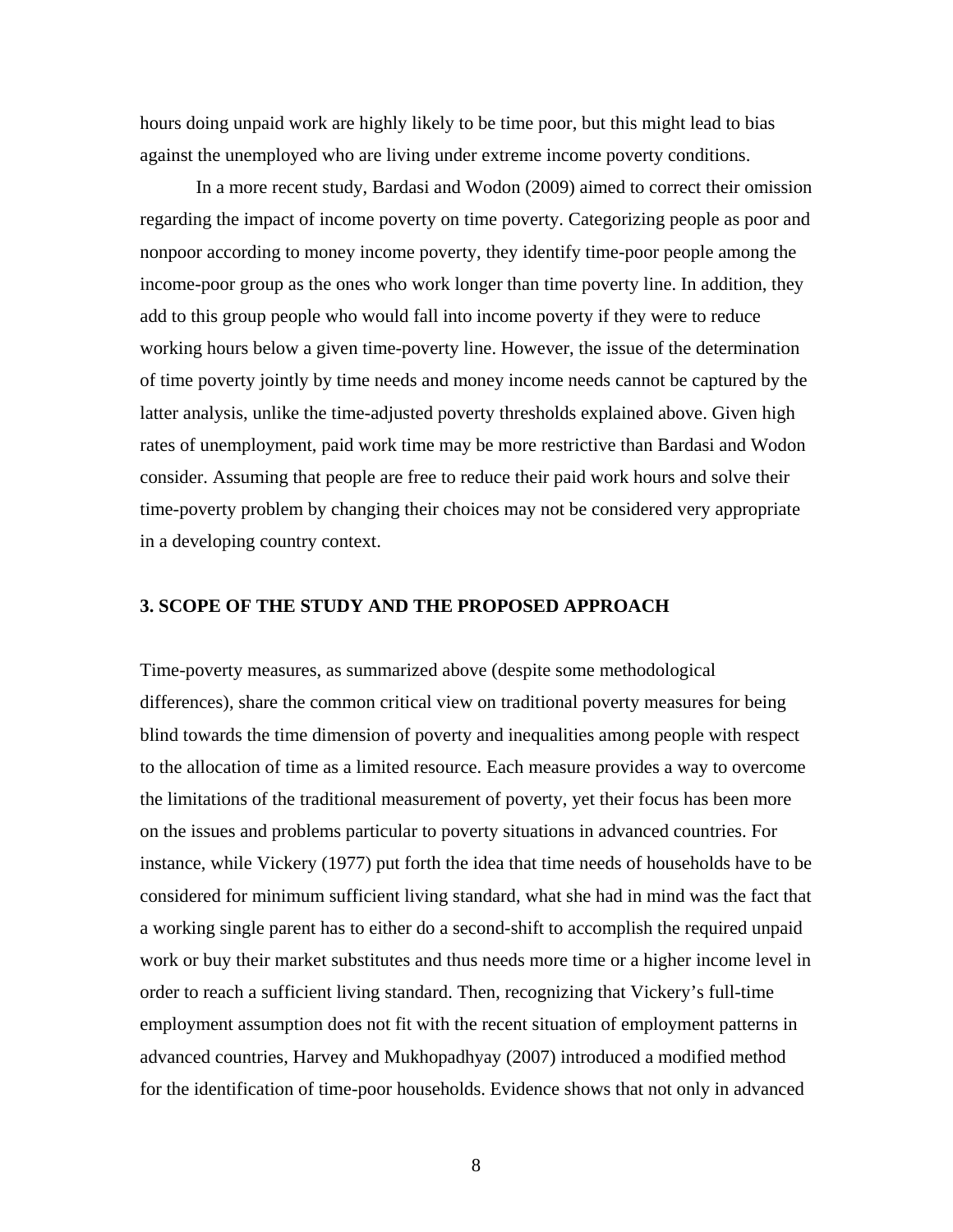countries, but across the globe, people are not able to choose their employment hours and full-time employment is no longer a social norm; current evidence weakens the assumption of full-time employment. With the rise in the share of part-time, irregular, and informal forms of employment, particularly in 1980s and 1990s (ILO 2002), it is highly likely for the employed to spend greater or fewer hours working than regular fulltime employment hours. However, all these issues were discussed more within the context of advanced countries. Possible limitations of the existing measures from a developing-country perspective, other than a full-employment assumption, have not been discussed yet.

Unlike advanced country cases, in some developing countries there are several unpaid work activities where market substitutes and/or state provisioning options do not exist for citizens. This is the central point we want to raise in the current study. To put it simply, we question the assumption of perfectly substitutable unpaid work activities in earlier work, except for a minimum nonbinding, nonsubstitutable amount  $(T_0)$ .<sup>6</sup> In fact, the nonsubstitutable amount of unpaid work that is similar to paid work time varies in high degrees depending on the development level of the country. The nonsubstitutable amount of unpaid work time in a developing country context can be as binding as contracted paid work time, where unpaid work includes activities such as collecting fuel and fetching water. As it is highly unlikely to hire someone to collect water for your household, time spent on these activities cannot be assumed as perfectly substitutable in the market, because such markets usually do not exist. What if the nonsubstitutable portion of unpaid work is as restrictive as paid work? Then given the possibility of lower or zero degree of substitutability of unpaid work time in several developing countries, estimates for the required unpaid work time  $(T_1)$  explained above become problematic.

Similar to the determination of  $T_1$ , both Vickery (1977) and Harvey and Mukhopadhyay (2007) assign the societal average as the benchmark required level for personal necessary time<sup>7</sup> (the difference between 24 hours and  $T_m$ ). For this assigned

 $\overline{a}$ 

 $6T_0$  is set as two hours a day in Vickery for managing the household and interacting with its members if the household is to function as a unit.

<sup>&</sup>lt;sup>7</sup> Vickery uses the observed average derived from the Michigan (United States) 1966 time use survey and adds to that ten more hours as the necessary free time per week for each adult. Then each adult is assumed to need 81 hours of maintenance each week. Harvey and Mukhopadhyay use the comparable figure from the 1998 Canadian study and they add two more hours per day to this necessary personal activities time,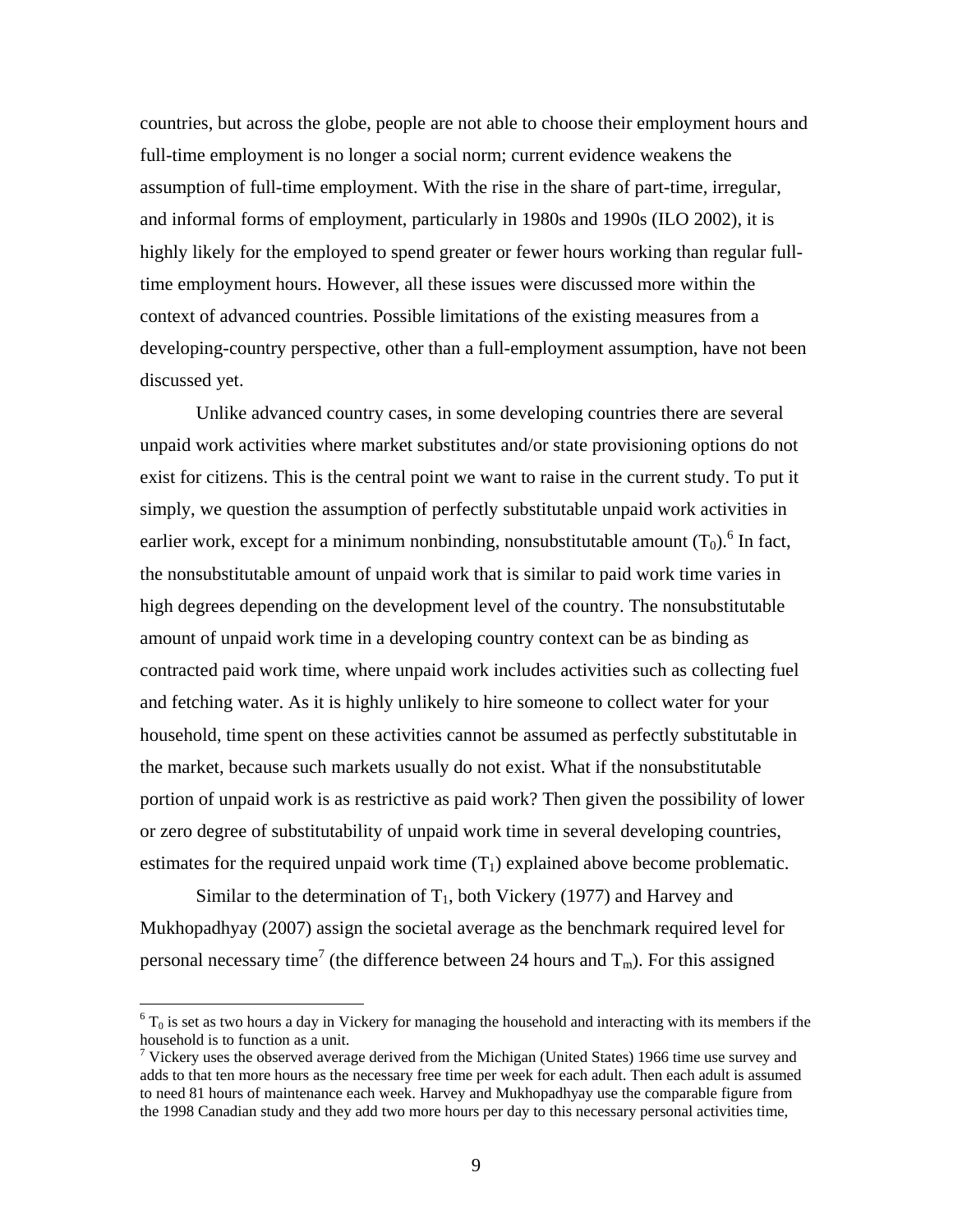personal necessary time, no time substitutions/adjustments are allowed in both studies. Thus, it must be assumed that variations among people with respect to amount of time they spend on necessary activities are negligible. However, evidence shows that in some instances people do substitute their time for personal necessary; for example they sometimes compromise their sleep in order to meet the time required for work. In particular, consider the case where they cannot substitute both paid and unpaid work time they need to spend. They find themselves with persistent time burdens that last for extended periods of time.

To drive the point home, consider a fresh graduate out of law school who is required to put in very long hours of paid work, often bordering 12–13 hour days. There may not be enough hours in the week for unpaid work, participation in family events, and/or sufficient time for sleep. In order to distinguish such cases where people engage in time substitution from the time they need to spend for their self-reproduction; we'll call these situations *time deprivation*. Time deprivation enables us to describe and categorize people according to the way they adjust their time, lacking time. Hence, the young lawyer in our example may be referred to as time-deprived.

Very long hours of paid work not only result in time deprivation, but also long hours of unpaid work together with paid work or sufficiently long hours of unpaid work by themselves may also result in time deprivation. For instance, in South Africa a single parent with two/more children living in an ex-homeland spends more than ten hours doing unpaid work, while her counterparts living in rural commercial areas spend almost thirteen hours on average.

Similarly, a taxi driver in a metropolis such as in New York City, an unemployed single parent with children living under poverty who has to collect water for cleaning, cooking, even bathing children and herself, or a live-in housekeeper (male or female) working under informal conditions in many parts of the world (especially in developing countries) are often on call 24-hours a day and can also be time deprived. While the young lawyer is subjected to very long paid working hours, household production activities can be reduced close to zero due to high received income and available market

generating a total of 12.5 hours per day and 87.5 hours per week required for personal subsistence for each adult.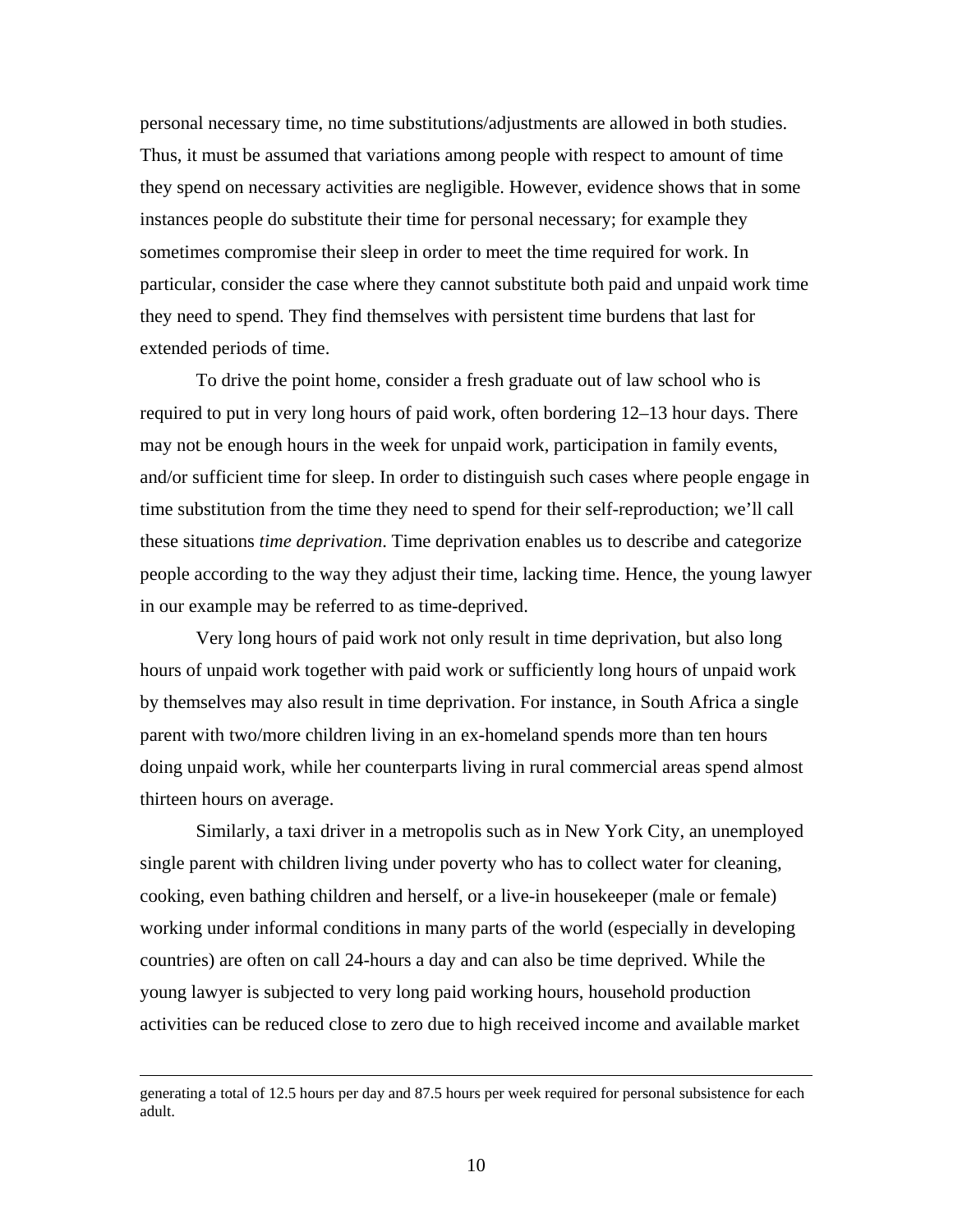substitutes. Also, the expectation of gaining more control over the allocation of his/her length of the working day down the road is a reasonable one. In the other examples we provided, people have no such prospects, neither in the immediate or distant future. This qualitative difference, based on the interconnectedness of one's earning ability and what we may call *necessary time* for paid work and unpaid work, is important to bring to the forefront.

Both the lawyer and the taxi driver are certainly time-deprived, but their timedeprivation status does not necessarily indicate that they are both time poor. In this simple example it is possible to observe that the former owns a larger capability set than the latter. Let us illuminate the difference between time deprivation and time poverty with the help of a hypothetical example from a developing-country perspective.

Assume we have two single-adult households (adult member A and B respectively) equal in size with the same composition. Assume also that both person A and person B have to spend 12 hours a day for personal necessary activities, which corresponds to their societal average  $(T_{n}^{A})$ . Then the total available time to allocate to paid and unpaid work  $(T_m)$  would also be 12 hours a day (24 hours-  $T_{n}^{A}$ ) for both. As the household compositions are the same, the required amount of unpaid work  $(T_1)$  and hence available time for paid work  $(T_{p}^{A})$  would be equal to four hours, obtained as the residual available time from total available time for work  $(T_m)$  after the required time for unpaid work  $(T_1)$  is subtracted. A summary of these statements is provided by the figures in table 3.1.

|          | <b>Personal Necessary</b> | <b>Total Available</b> | <b>Required Time</b> | Available        |
|----------|---------------------------|------------------------|----------------------|------------------|
|          | Time                      | Time for Work          | for Unpaid Work      | Time for Paid    |
|          | (societal average)        | $(T_m)$                | $(T_1)$              | Work             |
|          | $T^A$                     |                        |                      | $\tau_{\rm T}$ A |
| Person A |                           |                        |                      |                  |
| Person B |                           |                        |                      |                  |

**Table 3.1 Benchmark Levels (hours per day)** 

Given the societal averages for each category above, assume that actually observed time use patterns of A and B are as shown in table 3.2. Both participate in paid work, i.e., employed in the market, but while person A spends nine hours doing paid work, person B has a part-time job working only three hours per day. With respect to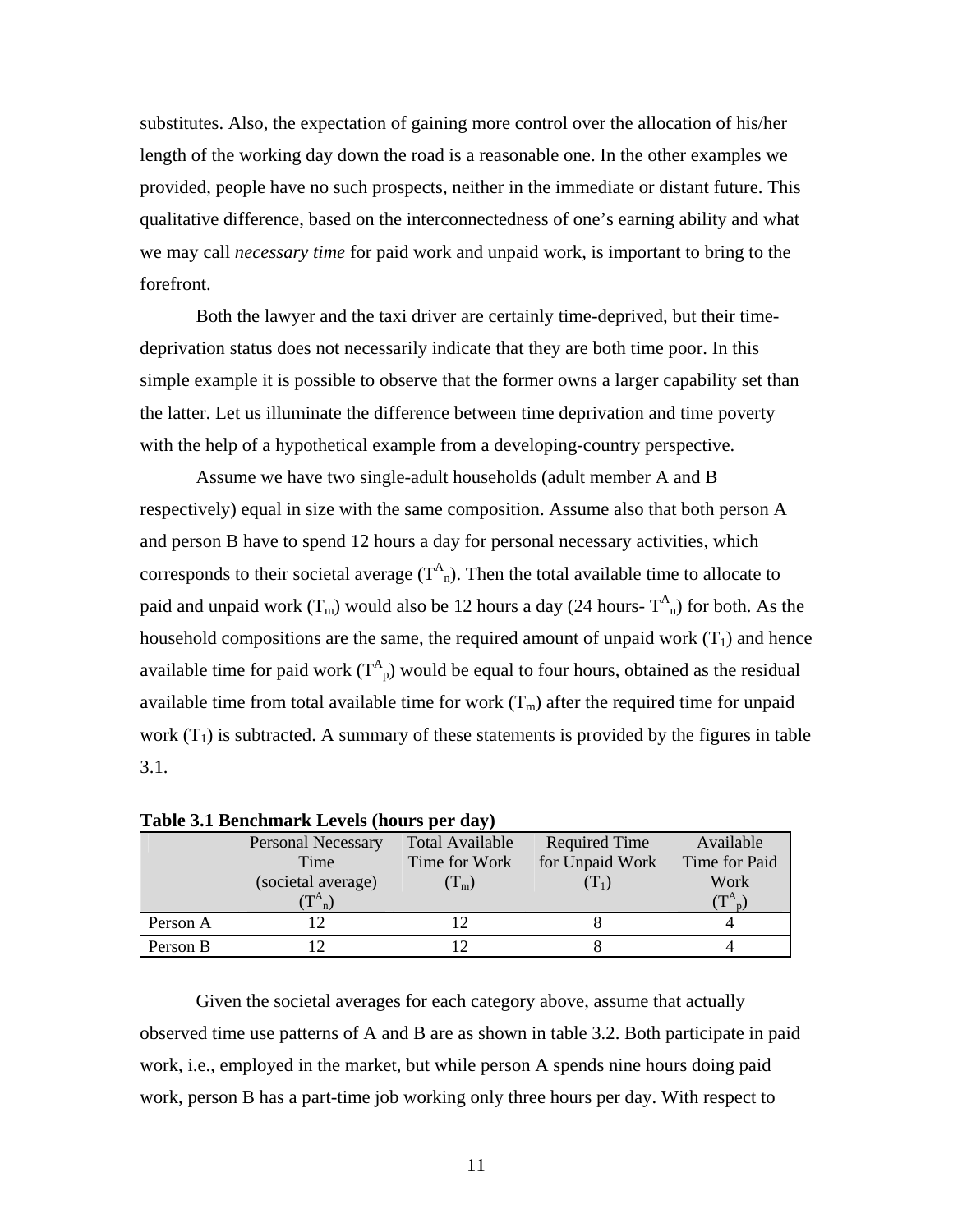unpaid work time, they actually spend five hours and eleven hours, respectively. Consider the case where person B lives in a rural area where access to water and electricity is not available and/or person B has to take care of a child who needs long hours of supervision. Hence, as shown below, B spends more than twice the amount of time spent by person A on cleaning, cooking, and/or taking care of children. Lastly, both A and B actually spend ten hours on personal necessary activities: sleeping, bathing, eating, and other personal activities—two hours less than the societal average level of personal necessary time. Given these we observe that both A and B are time deprived, with a degree of time deprivation equal to two hours per day.

|          | <b>Actual Paid</b>             | Actual    | Actual                | Time                  | Time         |
|----------|--------------------------------|-----------|-----------------------|-----------------------|--------------|
|          | Work Time                      | Unpaid    | Necessary             | Deficit               | Deprivation  |
|          | $\left( \mathrm{T_{p}}\right)$ | Work Time | Time                  | $(T_{p}^{A} - T_{p})$ | $(TAn - Tn)$ |
|          |                                |           | $(\text{T}_\text{n})$ |                       |              |
| Person A |                                |           |                       | -ר                    |              |
| Person B |                                |           |                       |                       |              |

**Table 3.2 Time Actually Spent (hours per day)** 

Note that despite both A and B being time deprived at equal degree, the amount of time deficit they face is different. We observe this clearly when we implement Harvey and Mukhopadhyay's modified time deficit measure. Subtracting  $T_1$  from total available time for work  $(T_m)$  we obtain available time for paid work. Available time for paid work is equal to four hours for both. Since person A actually spends nine hours in the market she/he faces a time deficit of five hours. However, person B faces no time deficit and, in fact, it appears B has a time surplus (one hour), working only three hours in the market. As can be seen in table 3.2, regardless of the fact that both A and B spend fourteen hours for total work (unpaid work plus paid work time), only person A is identified as time poor with (five hours deficit), whereas person B shows up as time wealthy.

The traditional income poverty threshold for both households would be set at the same level of income given the same compositional characteristics of their households. However, the time-adjusted poverty threshold (by Harvey and Mukhopadhyay's measure) detects the need for a time adjustment in case of A, who works longer hours in the market. On the other hand, the standard income poverty threshold would be suggested as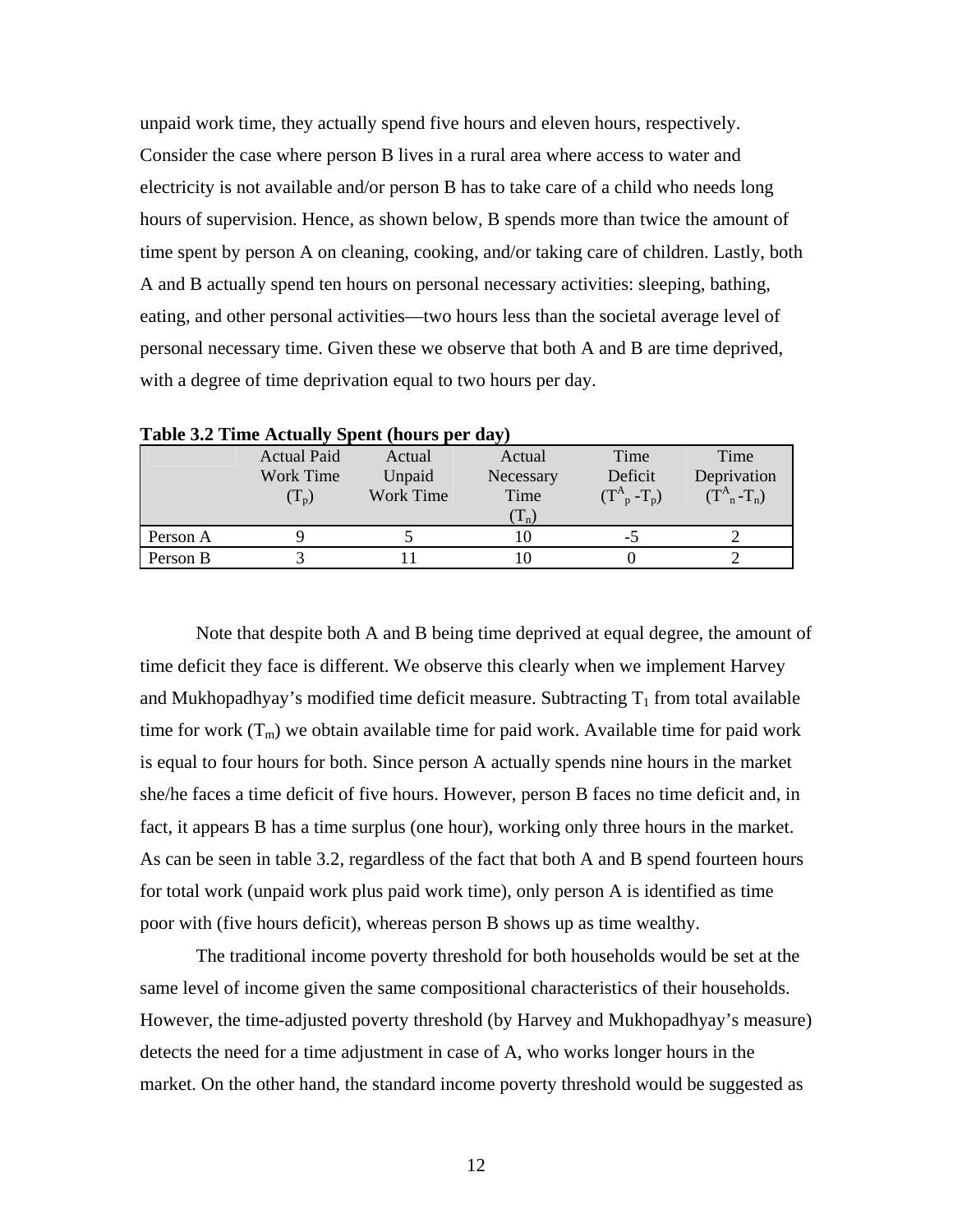relevant and sufficient for person B, even though she/he spends the same amount of time working, yet more of unpaid in nature. Thus, placing time-adjusted poverty measurement issues within the context of developing countries reveals some peculiarities of these countries, in which case adopting measures relevant for advanced countries may lead to a bias totally undesirable in poverty measurement.

Here in section 3, we tried to hypothetically show how a time-adjusted poverty measure may lead to biased results against people who also work long hours and be time deprived, but are not identified as time poor because they do more of unpaid work. Next we move to our empirical results obtained using South African data implementing, Harvey and Mukhopadhyay measure without any modifications.

#### **4. DATA AND EMPIRICAL RESULTS: THE CASE OF SOUTH AFRICA**

Data we use in our empirical analysis is provided by the first time use survey implemented in South Africa in the year 2000 (TUS 2000). The survey covers all nine provinces. Within each household, at most two people (aged ten years or above) were selected and asked what activities they had performed on the previous day. A list of all activities is provided in table A1 in appendix A.

The total sample size is 8,327 households, comprising 14,290 respondents. The subsample (6,387 households) we use is comprised of one-, two-, and three-adult households. Thirty-two percent (2,019 households) of these households are single adult, where 42 percent (2,720 households) are two-adult households. The remaining 26 percent corresponds to three-adult households (1,648 households). Full information only exists at most for two adults.<sup>8</sup>

We grouped households together based upon the location of the household and poverty status. Households were first categorized by an urban and rural divide. Urban households were further divided into two, as formal and informal. Formal urban residential areas include traditional residential suburban areas and city or town centers; those residing within these areas are typically middle-income or wealthy households. Informal areas, on the other hand, include shantytowns and slums.

<sup>&</sup>lt;sup>8</sup> See appendix B for the imputation method we used to include three-adult households.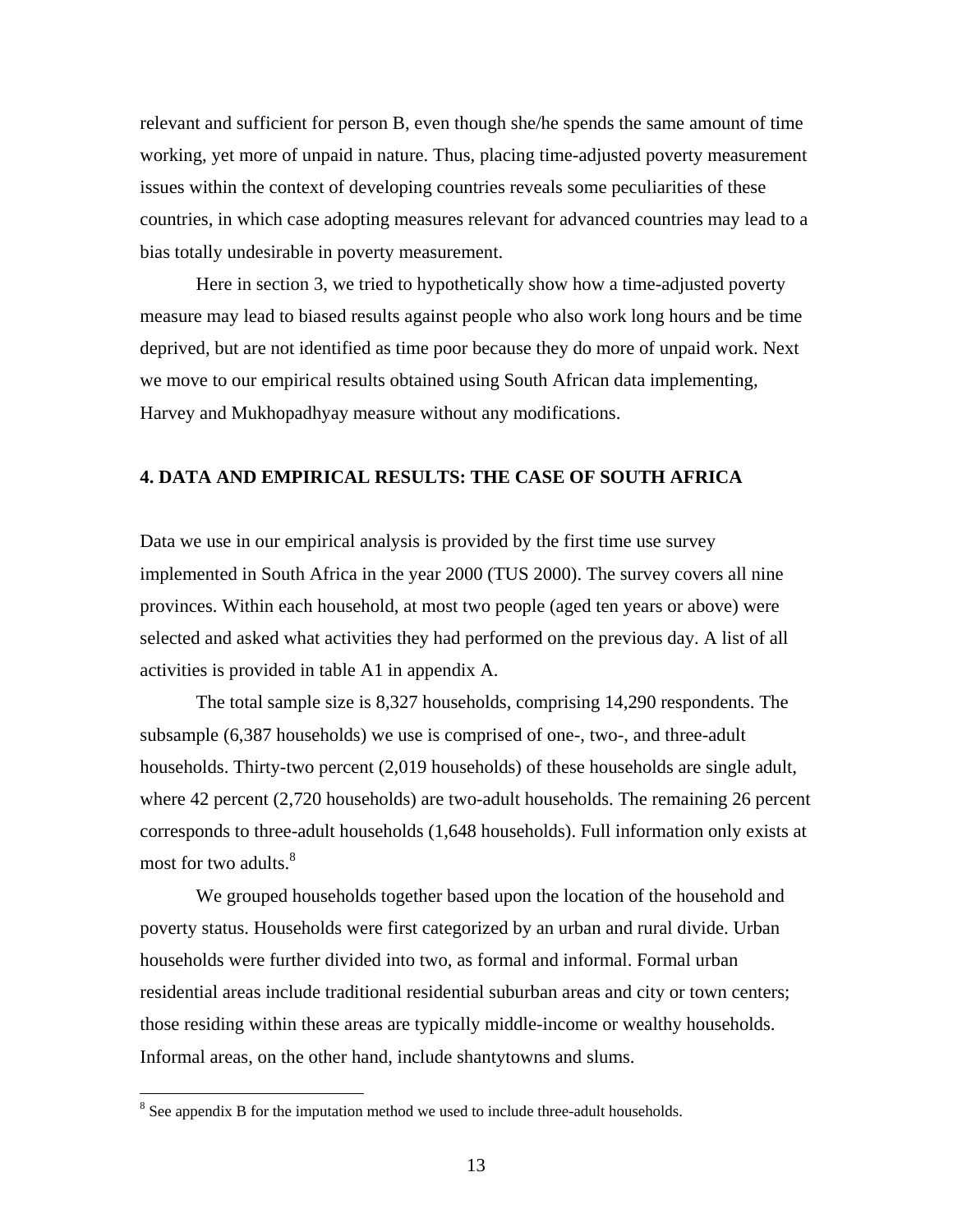Demographic structure and other selected characteristics of our sample are summarized in table A2 in appendix A. The majority of the households in the subsample live in formal urban areas (51 percent), followed by families living in informal urban areas (11 percent). The rest of the population is settled in rural areas, either in rural commercial or rural ex-homeland areas (32 percent and 7 percent, respectively). For more information on the sample, see tables A2.1–A2.4 in appendix A.

We grouped households also according to their poverty status using household income level as a criterion. TUS 2000 contains only one categorical variable on the usual monthly income of the household. Respondents were asked to indicate their monthly income based on a range of ten values and, for the purposes of this study, the midpoint value for each category was allocated as the actual monthly income per household. Midpoint levels obtained were compared with the income poverty line (table A3) based on the Bureau of Market Research's Minimum Living Level, derived using the Oxford equivalence scale for different household sizes.

Accordingly, 52 percent of total population in South Africa is living under poverty (table 4.1). Being female, African, living in a three-adult household, having at least two children, being employed, and living in rural/ex-homeland or in urban informal areas are all highly associated with income poverty. The female population corresponds to 58 percent of the people living in income-poor households and 92 percent of the income-poor population are African. The unemployed or economically inactive population comprises 30 percent of the total. In terms of residential location, 47 percent of the income-poor population is residing in ex-homeland areas and 13 percent in urban informal areas. Thirty-three percent of them are living in urban formal areas (table 4.1).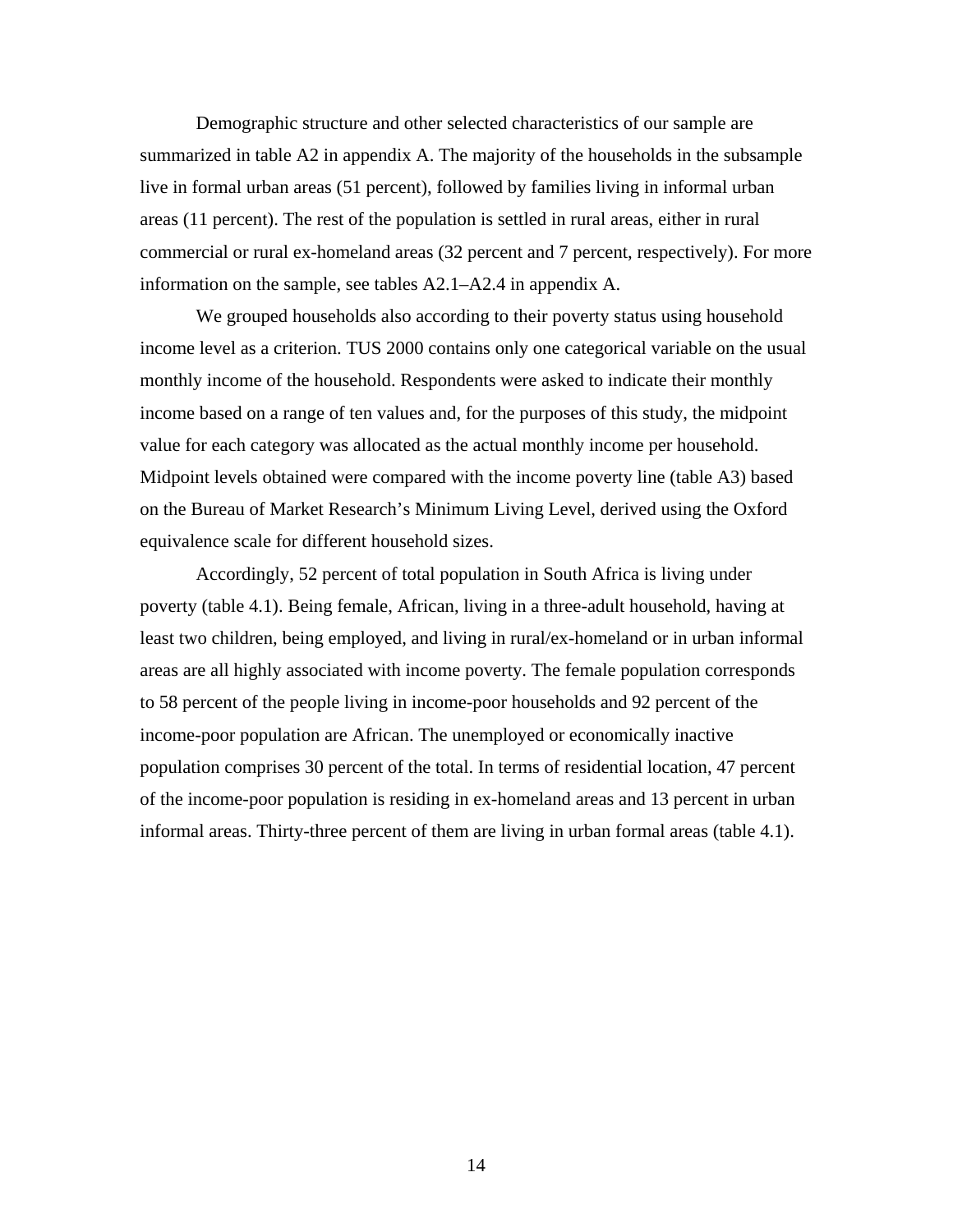|                           | Income Poor | Not Income Poor | All            |
|---------------------------|-------------|-----------------|----------------|
|                           | (52%)       | (48%)           | $(100\%)$      |
| % Female                  | 58          | 53              | 56             |
| % African                 | 92          | 53              | 73             |
| % Colored/Asian           | 7           | 14              | 10             |
| % Urban Formal            | 32          | 70              | 51             |
| % Urban Informal          | 13          | 8               | 11             |
| % Ex-Homeland             | 47          | 16              | 32             |
| % Rural                   | 8           | 6               | 7              |
| % Employed                | 34          | 58              | $\overline{4}$ |
| % Not Economically Active | 9           | 4               | 7              |
| % Unemployed              | 27          | 19              | 23             |
| % Not Working Age         | 29          | 19              | 24             |
| % Single Adult            | 19          | 23              | 21             |
| % Two Adult               | 44          | 51              | 47             |
| % Three Adult             | 38          | 26              | 32             |
| % No Child                | 25          | 52              | 38             |
| % One Child               | 22          | 22              | 22             |
| % Two or More Children    | 52          | 26              | 40             |

**Table 4.1 Sample Characteristics: Income Poverty Status**

Going beyond the traditional income-poverty measure, in order to identify time-poor households and estimate the depth of their time deficit we follow Harvey and Mukhopadhyay's (2007) measure, as explained in the following steps:

#### **Step 1. Derivation of Personal Necessary Time and Tm**

Similar to Harvey and Mukhopadhyay, for personal necessary time we derived the median level of the time spent on each activity taking into account only the individuals who are of working age  $(>15$  and  $< 66$ ). We exclude children and the elderly from our sample who are not of working age simply because the necessary time for sleeping (in a similar manner for other necessary time categories as well) might be very different from an adult of working age. In addition, we keep our reference group limited to employed adults given the fact that unemployed/economically inactive individuals spend a significantly longer time sleeping, as well as on leisure activities. Figure A1 presents distribution of time spent on sleep, leisure, and necessary care. The median levels of leisure, sleep, and necessary care time for the employed of working age are equal to 210,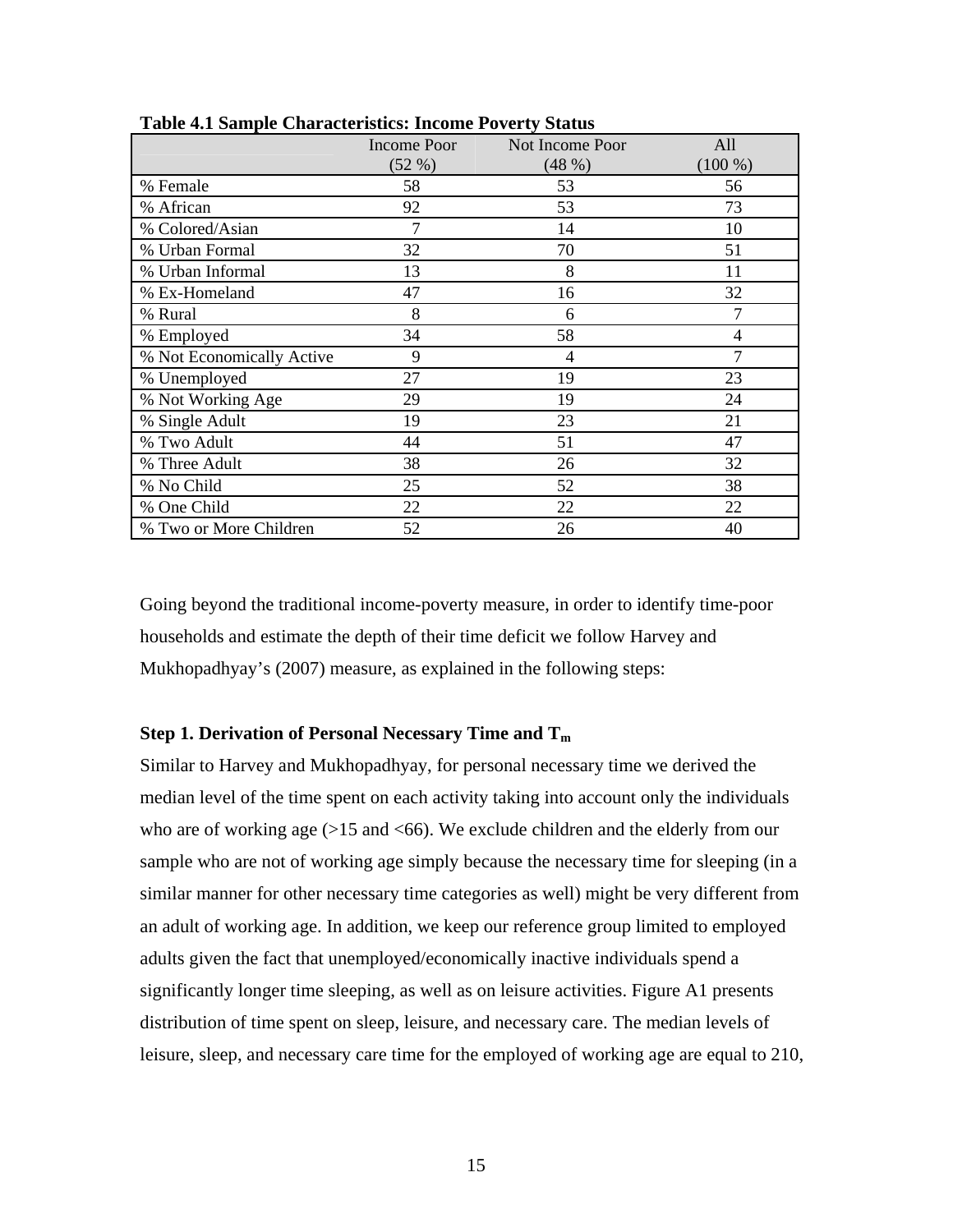540, and 120 minutes, respectively, which adds up to 870 minutes (14.5 hours) in a day.<sup>9</sup> Then time available for total work  $(T_m)$  is calculated as a residual obtained when personal necessary time is subtracted from 24 hours, which corresponds to 9.5 hours in South African case.

Estimates for personal necessary time have been identified as 12.5 hours in Harvey and Mukhopadhyay, while it is 10.5 hours in a day in Vickery. Vickery uses the average of 10.2 hours per day; this estimate consists of sleeping (7.6 hours), resting (.3 hours), eating (1.2 hours), and personal care (1.1 hours), derived from the Michigan (United States) 1966 time use survey and adds to that ten more hours as the necessary free time per week for each adult. Then each adult is assumed to need 81 hours of maintenance each week. Harvey and Mukhopadhyay use the comparable figure of 10.5 hours from the 1998 Canadian study and they add two more hours per day to this necessary personal activity time, generating a total of 12.5 hours per day and 87.5 hours per week required for personal subsistence for each adult. Compared to earlier estimates, South African adults spend longer hours sleeping, which might indicate a higher rate of unemployment in South Africa relative to the United States and Canada.

#### **Step 2. Derivation of Required Household Work Minimum (T1)**

<u>.</u>

Following Harvey and Mukhopadhyay, we calculate the average required minimum for unpaid work conditional on the number of adults in the households and the number of children living in the household younger than 16 years. Similar to their method, the means are established from households in which one of the adult members reported herself/himself as the homemaker, i.e., main responsible person for house work<sup>10</sup> (5,425) households out of 6,387). Table 4.2 below presents the conditional means for unpaid work time specific to different types of households in the case of South Africa.

<sup>&</sup>lt;sup>9</sup> On average, South African adults of working age spend 9 hours 20 minutes sleeping, 2 hours 38 minutes on necessary care activities, 3 hours 5 minutes doing unpaid work, and 2 hours 40 minutes on paid work.  $10$  For the benchmark time spent on home maintenance (house keeping in her case), Vickery only takes into account the time allocation of women who are employed full time in the market, arguing that housekeeping is subject to great variation unlike other types of unpaid work time. Harvey and Mukhopadhyay do not find a significant variation on that and do not make the distinction among the unemployed and employed respondents. Here, following Harvey and Mukhopadhyay, we also do not make that distinction.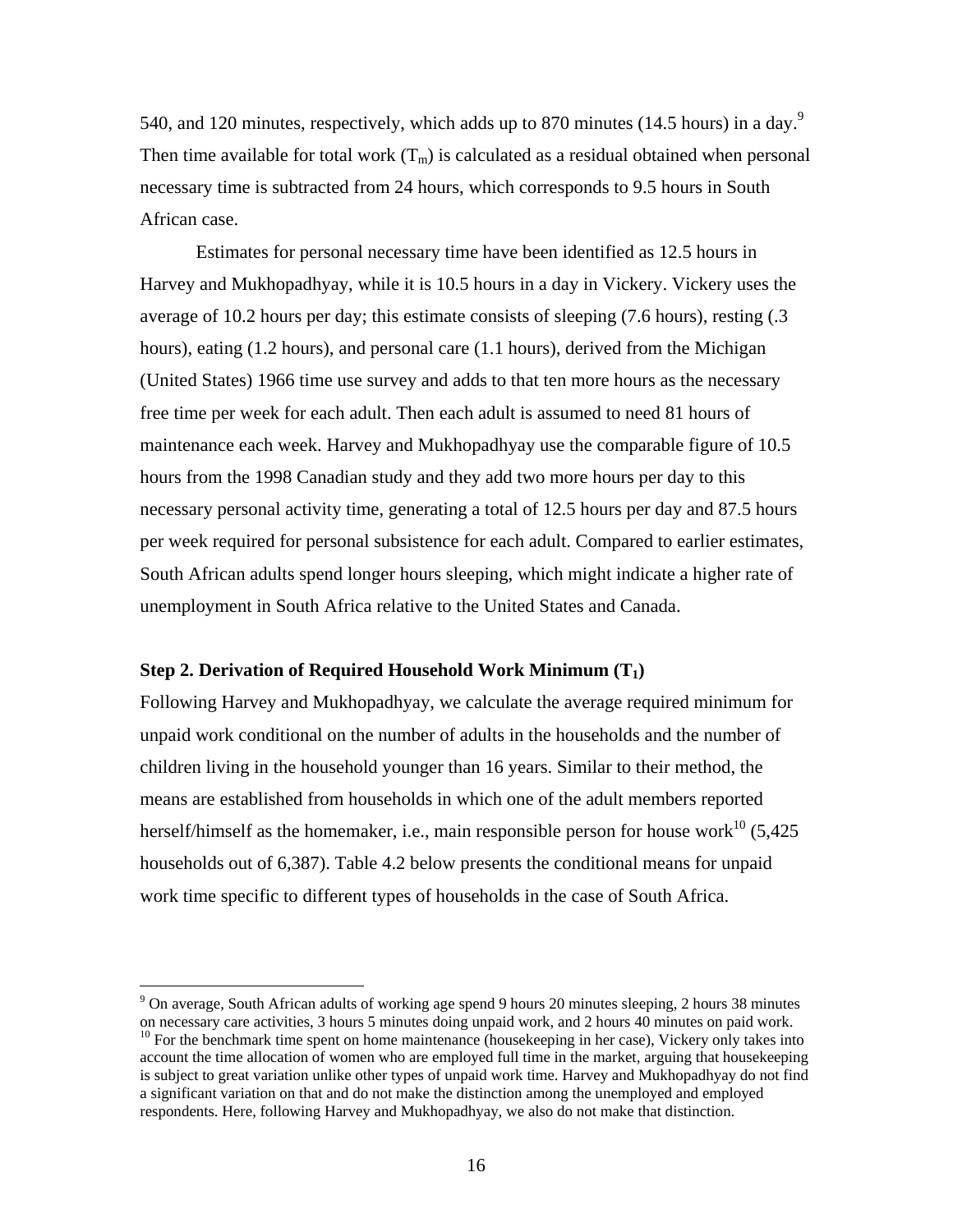| No Children | One Child | Two or More Children |
|-------------|-----------|----------------------|
| 151 11      | 306.80    | 392.54               |
| 145.80      | 203.83    | 234.43               |
| 130.52      | 166.60    | 201.48               |
|             |           |                      |

**Table 4.2 Estimates of T<sub>1</sub> per Adult (in minutes)** 

#### **Step 3. Derivation of Time Deficit/Surplus**

Subtracting  $T_1$  from  $T_m$  we obtain the available time for market work. Then comparing available time for market work with the actual time South Africans spend on paid work, we are able to find whether they face a time deficit or surplus. Time deficit implies they need more money income to substitute the unpaid work time they lack. For those households, the time-adjusted poverty line also covers the amount of income that is needed to compensate for the difference between the time actually spent unpaid work and the amount that is necessary.

Accordingly, our estimates show that 18 percent of the total population face a time deficit. Supporting Harvey and Mukhopadhyay's findings, a higher percentage among the single-adult households (34 percent) are time poor (table 4.3). Among singleadult households who are time poor, 25 percent have two or more children and 14 percent have one child (tables A.4 and A.5 in appendix A).

|                | <b>Households with</b><br><b>Time Surplus</b> | <b>Households</b> with<br><b>Time Deficit</b> | <b>Total</b> |
|----------------|-----------------------------------------------|-----------------------------------------------|--------------|
| % Single Adult | 66                                            | 34                                            | 100          |
| Col. Per.      | 17                                            | 38                                            | 21           |
| % Two Adult    | 82                                            | 18                                            | 100          |
| Col. Per.      | 47                                            | 46                                            | 47           |
| % Three Adult  | 91                                            | 9                                             | 100          |
| Col. Per.      | 36                                            | 16                                            | 32           |
| % Total        | 82                                            | 18                                            | 100          |
| Col. Per.      | 100                                           | 100                                           | 100          |

**Table 4.3 Percent of Population with Time Deficit/Surplus** 

Table 4.4 provides information on the depth of the time deficit/surplus. Except for the single-adult households who are employed in the market and living with at least one child, all other households, on average, have a time surplus.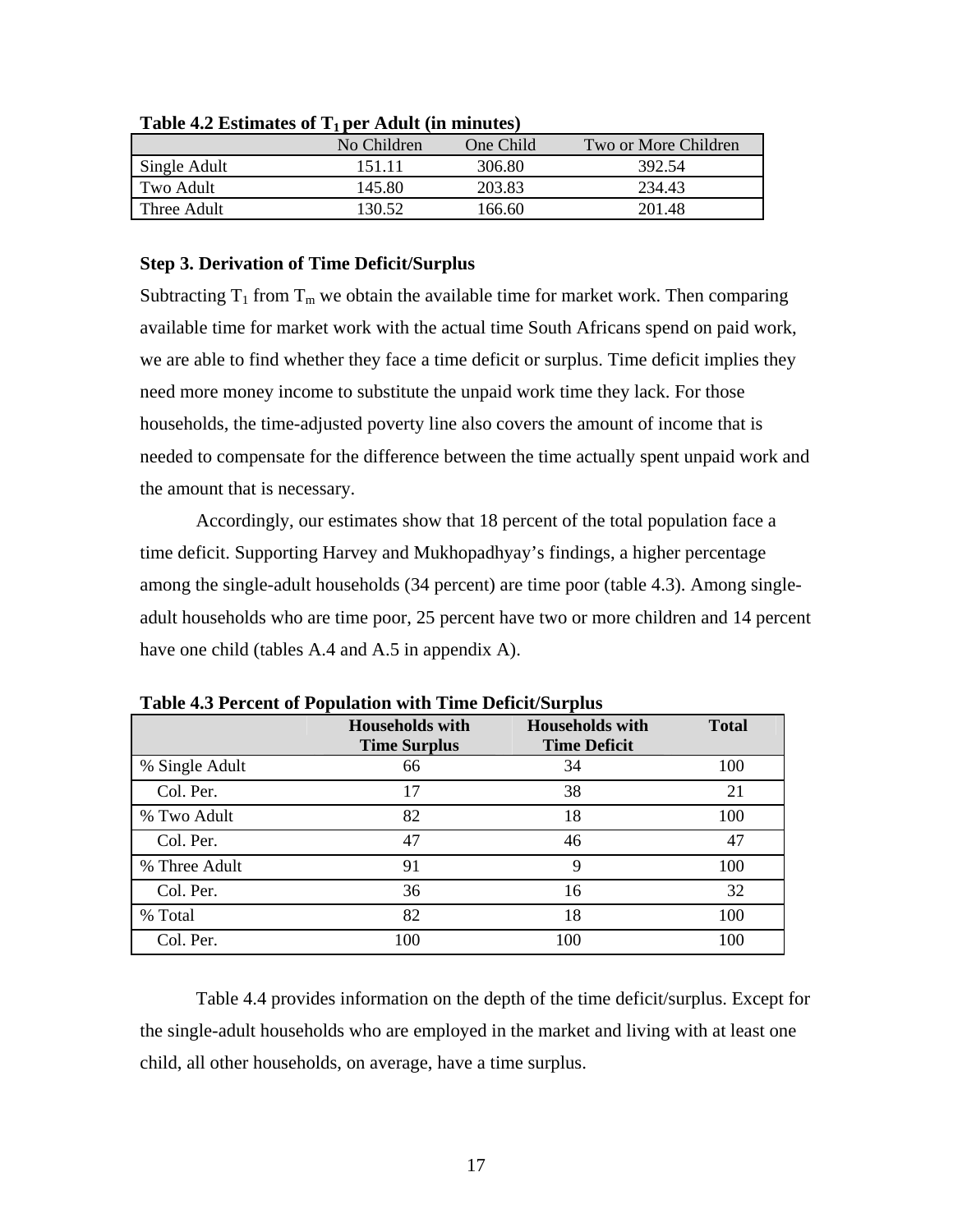|                      | <b>All Adults</b>          | <b>One Adult</b> | <b>Two/Three</b>       |
|----------------------|----------------------------|------------------|------------------------|
|                      | <b>Unemployed/Inactive</b> | <b>Employed</b>  | <b>Adults Employed</b> |
| <b>Single Adult</b>  |                            |                  |                        |
| No Children          | 345.72                     | 62.41            |                        |
| One Child            | 215.96                     | $-31.22$         |                        |
| Two or More Children | 112.07                     | $-64.05$         |                        |
| <b>Two Adult</b>     |                            |                  |                        |
| No Children          | 383.79                     | 225.09           | 85.72                  |
| One Child            | 299.30                     | 161.81           | 96.42                  |
| Two or More Children | 260.48                     | 136.43           | 11.88                  |
| <b>Three Adult</b>   |                            |                  |                        |
| No Children          | 337.26                     | 265.24           | 154.89                 |
| One Child            | 301.79                     | 195.28           | 139.75                 |
| Two or More Children | 279.70                     | 195.49           | 131.51                 |

**Table 4.4 Mean Time Deficit/Surplus per Adult (in minutes)** 

Using the estimates above, one can set up a new time-adjusted poverty threshold for South Africa via adding the monetized value of the time deficit onto the traditional poverty threshold for the households with a time deficit. Rather than establishing timeadjusted poverty threshold levels, for our purpose here, we show that there could be some people who are not included among the time-poor group despite the fact that they are time deprived when these measures are adapted to developing countries without any modifications.

We grouped households according to their time-deprivation status, i.e., calculating the difference between the amount of time people actually spent on necessary personal activities and the benchmark level for necessary personal activities (median level as explained in step 1, above) and we identify the households whose adult members spend less/more time on doing necessary personal activities than the benchmark. By this, we categorize households whose adult members are time deprived (TD) versus not time deprived (NTD). Combining time-deprivation and income-poverty status, we are also able to categorize households identified as: 1) income poor and time deprived (PTD); 2) not income poor, but time deprived (NPTD); 3) income poor, but not time deprived (PNTD); and 4) neither income poor nor time deprived (NPNTD).

Table 4.5 presents the demographic characteristics of our sample, taking into account their time-deprivation status. As can be observed, being female, being African,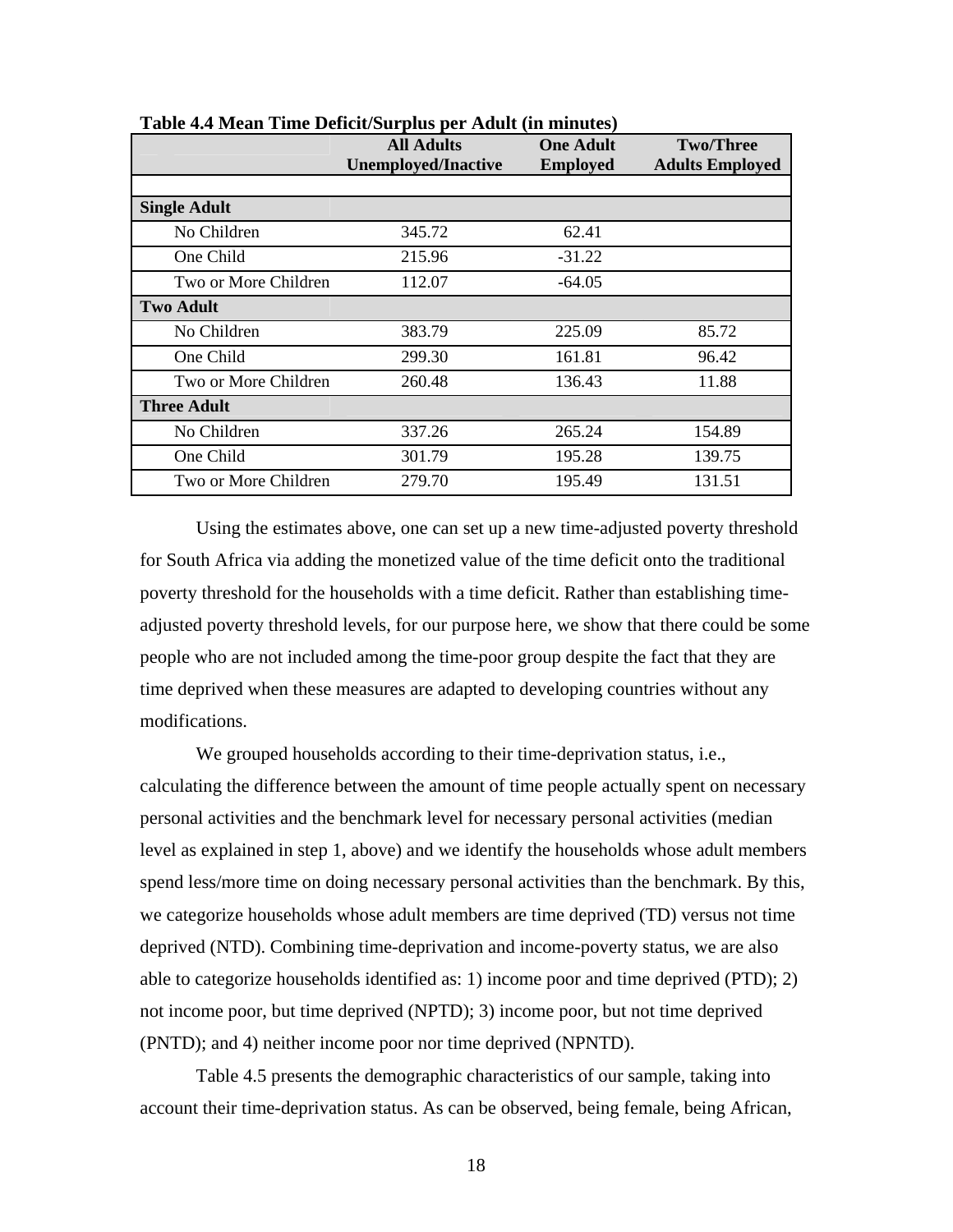living in ex-homeland, being elderly (not working age), living in a single-adult household, and having at least two children are all highly associated with being income poor and, at the same time, being time deprived.

|                           | <b>PTD</b> | <b>NPTD</b>    | <b>PNTD</b> | <b>NPNTD</b> | <b>All</b>     |
|---------------------------|------------|----------------|-------------|--------------|----------------|
| % Female                  | 61         | 47             | 58          | 55           | 56             |
| % African                 | 92         | 54             | 92          | 52           | 73             |
| % Colored/Asian           |            | 16             |             | 13           | 10             |
| % Urban Formal            | 24         | 70             | 34          | 70           | 51             |
| % Urban Informal          | 13         | 10             | 14          | 7            | 11             |
| % Ex-Homeland             | 51         | 11             | 46          | 17           | 32             |
| % Rural                   | 12         | 9              | 7           | 5            | $\overline{7}$ |
| % Employed                | 49         | 81             | 31          | 52           | 46             |
| % Not Economically Active | 12         | 6              | 30          | 22           | 23             |
| % Unemployed              | 7          | $\overline{2}$ | 10          | 5            | 7              |
| % Not Working Age         | 32         | 11             | 28          | 22           | 24             |
| % Single Adult            | 44         | 35             | 13          | 19           | 21             |
| % Two Adult               | 39         | 50             | 45          | 51           | 47             |
| % Three Adult             | 17         | 15             | 42          | 30           | 32             |
| % No Child                | 21         | 52             | 26          | 52           | 38             |
| % One Child               | 19         | 22             | 23          | 22           | 22             |
| % Two or More Children    | 60         | 26             | 51          | 26           | 40             |

**Table 4.5 Sample Characteristics: Income Poverty and Time Deprivation Status** 

**Note:** The row total does not add up to 100 since each cell corresponds to the percentage of the group living in the households in the header row. For example, 61 in the top first cell shows that 61 percent of the people living in PTD households are female.

In addition, figures in table 4.6 show that 52 percent of the total population is living under income poverty in South Africa. Almost 10 percent of the total population is living under income poverty as well as being time deprived. However, among the income-poor and time-deprived group, 46 percent of them appear to have a time surplus rather than deficit (highlighted cells in table 4.6) and thus no time adjustment is considered for these people. The other 54 percent of time-deprived and income-poor households are identified as time poor by Harvey and Mukhopadhyay's measure and their standard threshold level of poverty is suggested to be adjusted by the amount of time deficit they face.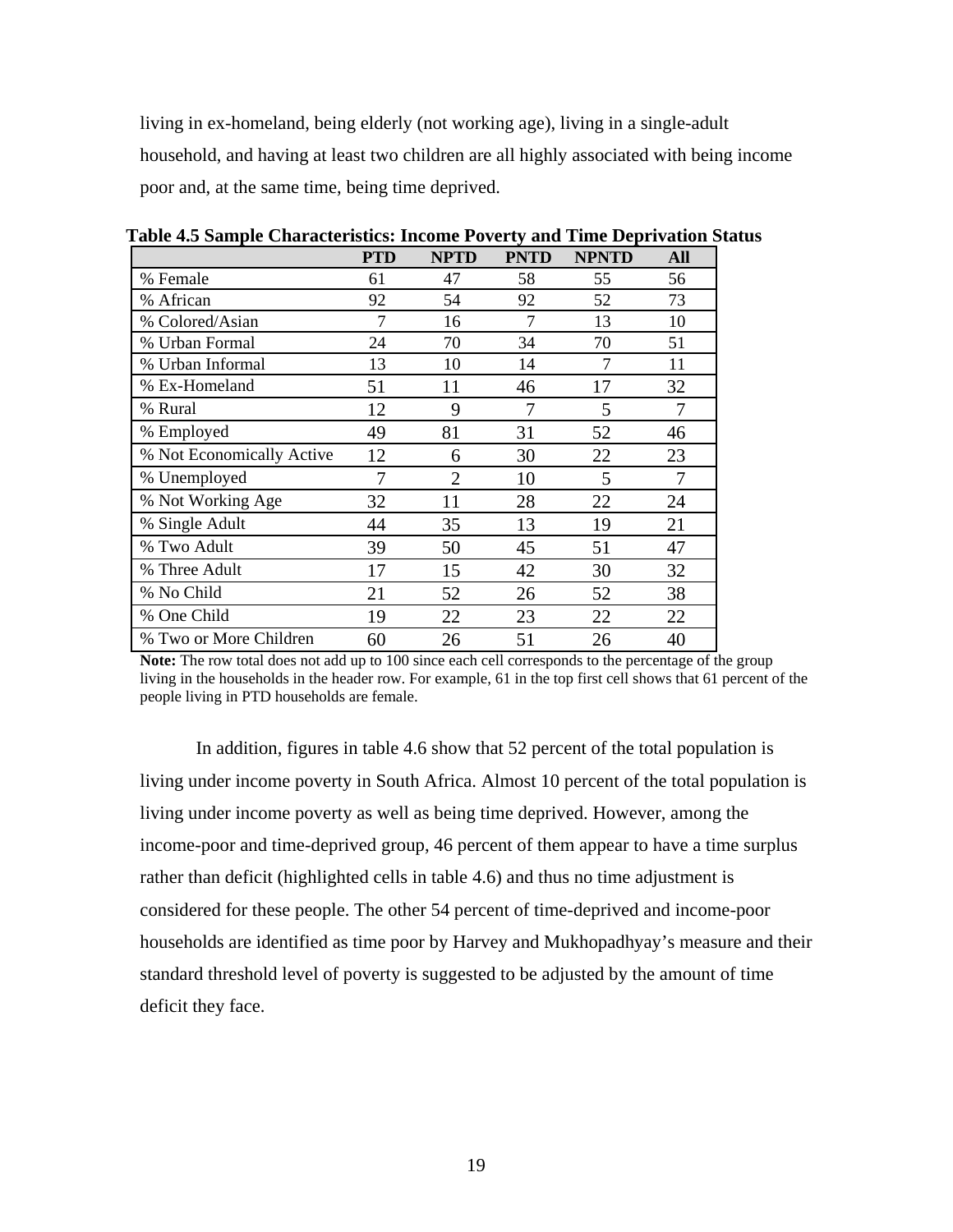|                    | PTD | NPTD <sup>11</sup> | <b>PNTD</b> | <b>NPNTD</b> | <b>Total</b> |
|--------------------|-----|--------------------|-------------|--------------|--------------|
| % Time Surplus HHs |     |                    | 50          | 43           | 100          |
| Column Percentage  | 46  | 15                 | 96          | 93           | 82           |
| % Time Deficit HHs | 28  | 49                 |             | 15           | ۱00          |
| Column Percentage  | 54  | 85                 |             |              |              |
| % Total            |     | 10                 | 43          | 37           | 100          |
| Column Percentage  | (1) | $\Omega$           | $\Omega$    |              |              |

**Table 4.6 Percent of Population with Time Deficit/Surplus: Income Poverty and Time Deprivation Status** 

 Among the PTD households, some are considered as time poor and some appear as time wealthy. At this point it is possible to ask the question, what makes this difference between the two groups, why do some of the PTD households not appear to have a time deficit? Who are these income-poor and time-deprived people that as time wealthy?

Table 4.7 presents some characteristics of this missing group among the time-poor households. As can be seen, 65 percent are female and 92 percent African. While 42 percent correspond to single-adult households, 35 percent are living in two-adult households. Among the single-adult households, 71 percent have two or more children (see table A6). Living in an ex-homeland is highly associated with falling into this group (see table 4.7 and table A7). In addition, not being of working age, being a single adult, and also having at least two children are among other likely characteristics of the group.

 $\overline{a}$ 

 $11$  We discuss the characteristics the PTD who appear as time wealthy in detail in the following because we think that all PTD households should be considered as time poor by any measure. However, note that there might be some people among NPTD households who should be counted as time poor, but show up in timewealthy group. In order to determine who would be time poor among this group, we need a modified measure, which will be discussed in another paper. Thus, here we limit our discussion to the income-poor and time-deprived group.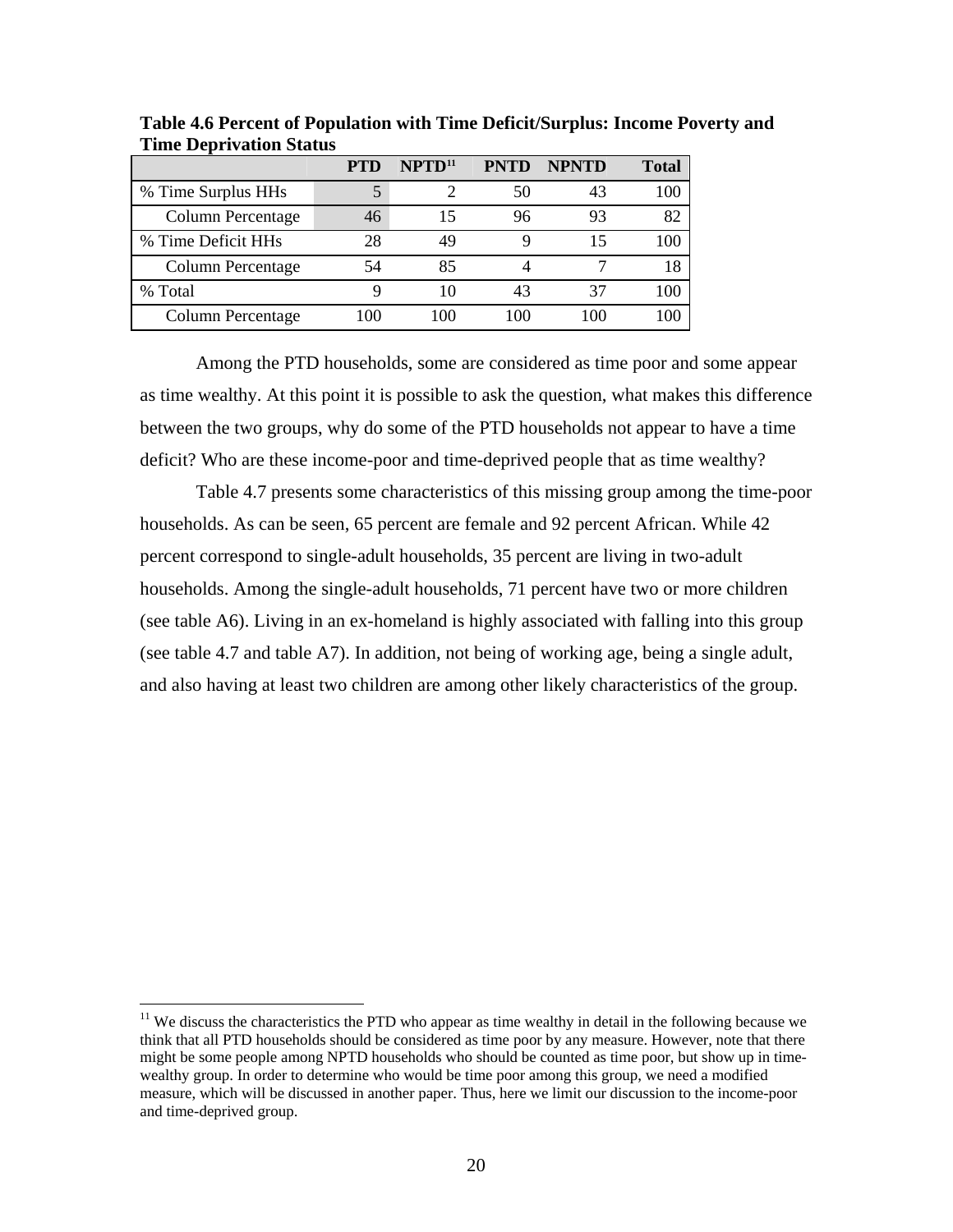|                           | <b>PTD</b> with     | All |
|---------------------------|---------------------|-----|
|                           | <b>Time Surplus</b> |     |
| % Female                  | 65                  | 57  |
| % African                 | 92                  | 74  |
| % Colored/Asian           | $\overline{7}$      | 10  |
| % Urban Formal            | 17                  | 49  |
| % Urban Informal          | 11                  | 11  |
| % Ex-Homeland             | 62                  | 35  |
| % Rural                   | 9                   | 6   |
| % Employed                | 34                  | 39  |
| % Not Economically Active | 21                  | 27  |
| % Unemployed              | 7                   | 7   |
| % Not Working Age         | 38                  | 26  |
| % Single Adult            | 42                  | 17  |
| % Two Adult               | 35                  | 47  |
| % Three Adult             | 23                  | 36  |
| % No Child                | 13                  | 37  |
| % One Child               | 17                  | 23  |
| % Two or more Children    | 70                  | 40  |

**Table 4.7 Characteristics of Missing PTD Households**

Note that a majority of the adult members of the missing group are women (65 percent). This is particularly true for single-adult households. Demographic characteristics based on the sex of the adult member show that 86 percent of the adult members are women in single-adult households (table A8 in appendix A). Among the single-adult households where the adult member is female, we observe that 76 percent of them are living in an ex-homeland and 10 percent live in urban informal areas. In addition, with respect to their employment status, we observe that more than half of them are either unemployed (13 percent) or economically inactive (38 percent).

When we compare the time use pattern of the PTD households with time surplus with societal averages we find some evidence to answer why some of them are missing among the time-poor group. As can be observed in figure 4.2, these PTD households spend a much higher amount of time on unpaid work in comparison to the society's average (shown as the light gray portion of the bars bordered with dark gray outline). As expected they spend a very limited amount of time in the market (shown with dark gray parts). Allocation of total work time among unpaid and paid work presented in figure 4.2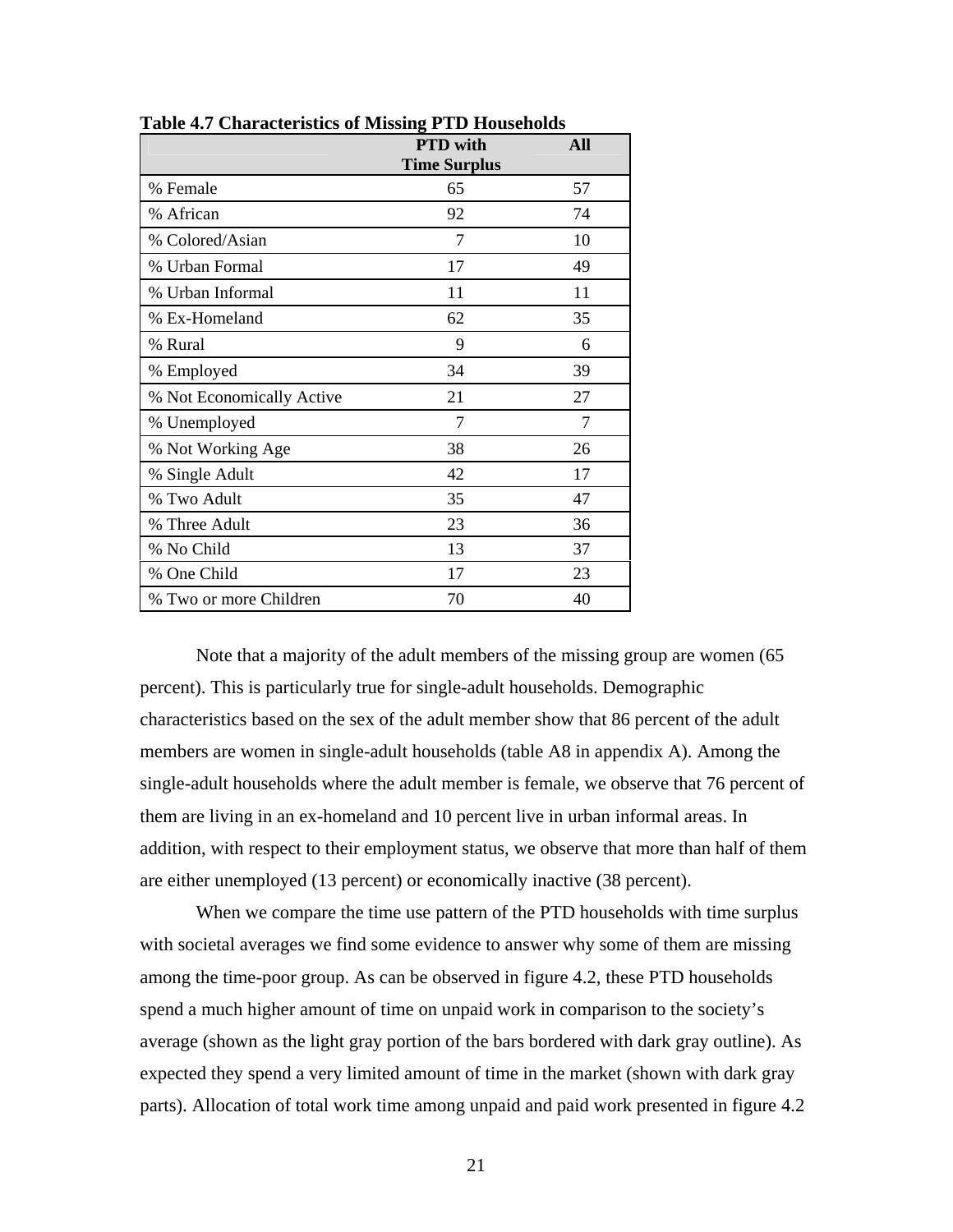shows that the missing group members spend almost twice as much as the societal average of required unpaid work time  $(T_1)$ .<sup>12</sup>



**Figure 4.2 Unpaid and Paid Work Time by PTD with Time Surplus (per adult)** 

We observe that adult members in this missing PTD group spend more time doing unpaid work than the societal average of required minimum  $(T_1)$ . A more detailed analysis of their time use pattern is needed in order to understand the underlying reasons, yet some simple estimates may provide insights on the issue. For instance, while, on average, a single-adult households without children spends only four minutes on water and fuel collection, among these missing PTD households, single adults without children spend thirty-two minutes and single adults with children spend one hour. Similarly, we also see that this subgroup spends more time on home maintenance activities (the difference is one and a half hours for single adult with one child where the difference is more than two hours for single adult with two/more children), as well as on social care

<u>.</u>

<sup>&</sup>lt;sup>12</sup> The thick horizontal reference line at the top shows the benchmark level for total work time  $(T_1 + paid$ work time). If an adult spends more time on work than this benchmark then she/he is identified as time poor. If we add up the paid work time to the required unpaid work time (leaving the part of unpaid work time above the required unpaid work benchmark outside) then we can see that the total amount would be less than the time available for total work. Note that when compared to two-adult and three-adult households, single-adult households (and among them, particularly the single adult with two or more children) are the most severely time-deprived group.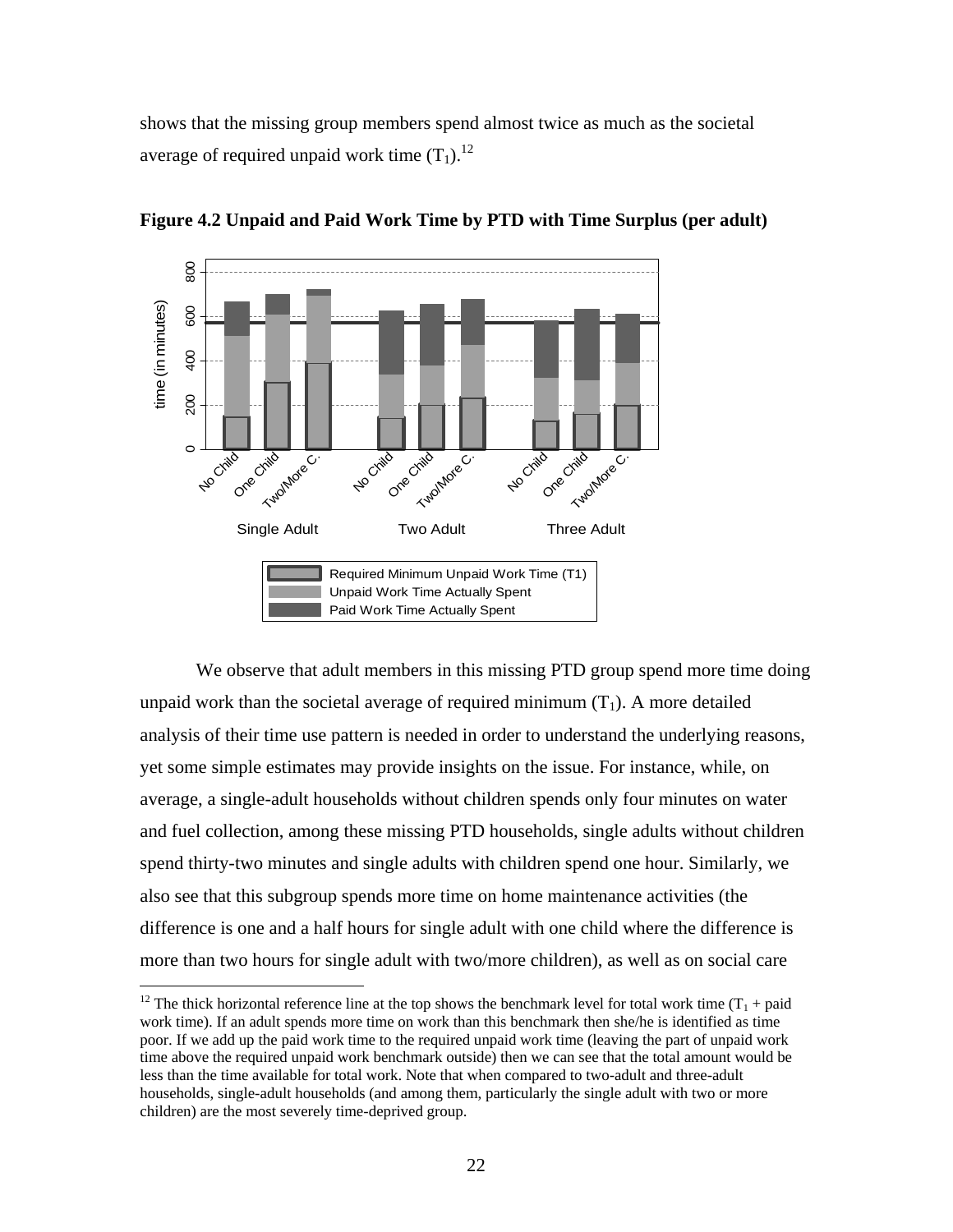(the difference is one and a half hours for a single adult with one child, where the difference is around forty minutes for single adult with two/more children). Analysis of the group according to different sample characteristics may provide better explanations on why they appear time wealthy although they are time deprived. Figure A2 in appendix A presents time use patterns of each subgroup according to the different residential location. Observations on the variations in terms of the depth of time deprivation and the underlying reason behind time deprivation can be derived from these figures. This type of analysis helps to identify the subgroups that are in desperate need of some policy intervention relative to others and might improve understanding of income poverty and time-deprivation status in terms of the specifics of their needs.

#### **5. CONCLUSION**

Traditional poverty measures do not consider inequalities across households with respect to their time resources. Few studies consider time as a limited resource and discuss the relevance of time inequalities in poverty analysis. Among these, one strand of research constructs and discusses time-adjusted poverty thresholds, on which this study centers. The thresholds are built using several assumptions that may work well with advanced country cases, but do not fit in the context of developing countries.

Here, we raise issues particular to developing countries, suggesting that there is a need for a different approach to time-poverty issues, particularly in some developing countries. Given the close association of unpaid work burden and poverty, which is stronger in case of developing countries, we argue that a nonsubstitutable amount of unpaid work time can be as binding as paid work time. Consider the fact that unpaid work activities in some developing countries include activities such as collection of water and fuel for which market substitutes do not usually exist or reachable. Nonmarketable unpaid work activities are fundamentally necessary for households living under poverty and, in general, hinder people's paid work participation. Thus unpaid work time can be as restrictive as paid work time in determining the time deficit/wealth of people.

Introducing the concept of time deprivation, we analytically construct our arguments and provide supporting empirical evidence by reproducing Harvey and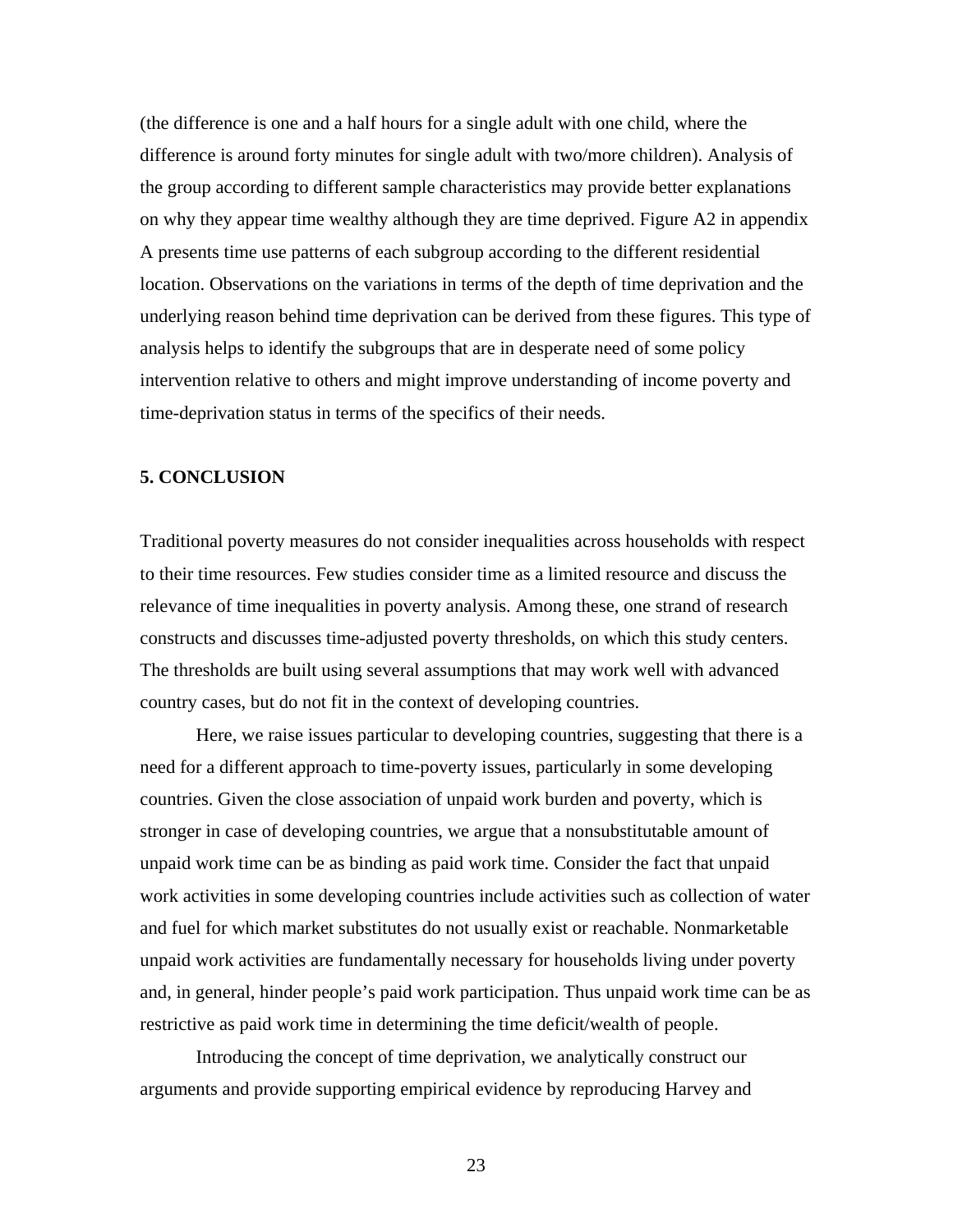Mukhopadhyay's (2007) measure of time-adjusted poverty using South African time use data. We show that though their method works well for Canada, it might discriminate against certain social groups when adopted in a developing country case without any modification, for instance, in a country like South Africa. The results we obtain present that the measure cannot capture some income-poor and time-deprived households whose adult members also spend long hours doing work, yet appear as time wealthy due to the nature of work they do—unpaid work.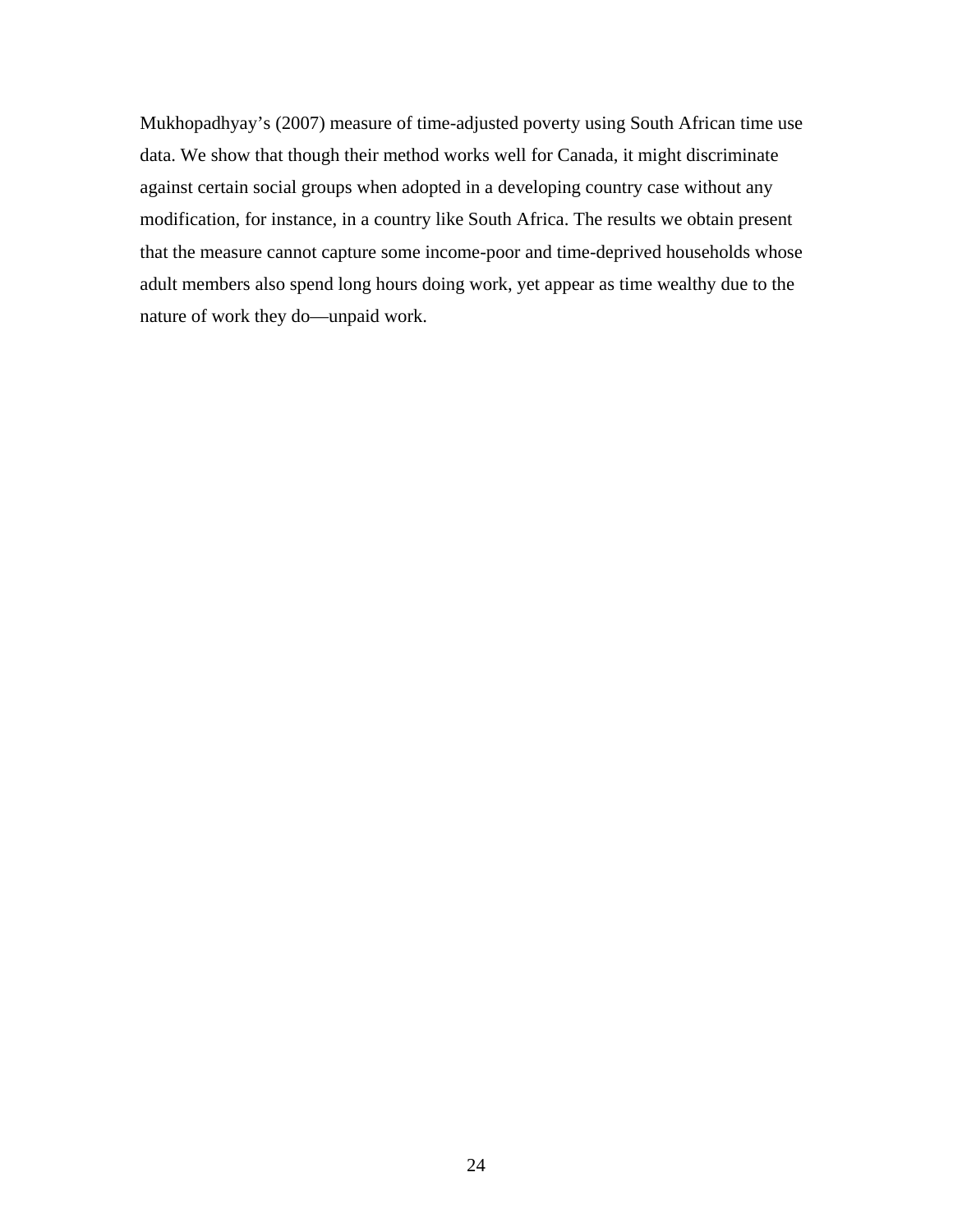#### **BIBLIOGRAPHY**

- Addabbo, T. 2003. "Unpaid Work by Gender in Italy." in A. Picchio (ed.), *Unpaid Work and the Economy—A Gender Analysis of Standards of Living.* London: Routhledge.
- Antonopoulos, R. 2008. "Unpaid Care Work-Paid Work Connection." Working Paper No. 541 Annandale-on-Hudson, NY: The Levy Economics Institute of Bard College.
- Antonopoulos, R., and E. Memis. 2010. "Poverty Unpaid Work, Poverty and Unemployment: A Gender Perspective from South Africa." in R. Antonopoulos and I. Hirway (eds.), *Unpaid Work and the Economy: Gender, Time Use and Poverty in Developing Countries.* Basingstoke, UK: Palgrave Macmillan.
- Bardasi, E. and Q. Wodon. 2006. "Measuring time poverty and analyzing its determinants: concepts and application to Guinea." *Economics Bulletin* 10(10): 1– 7.
- Bardasi, E., and Q. Wodon. 2009. "Working long hours and having no choice : time poverty in Guinea." Policy Research Working Paper Series 4961. Washington, DC: The World Bank.
- Budlender, D., N. Chobokoane, and Y. Mpetsheni. 2001. *A Survey of Time Use: How South African Women and Men Spend Their Time*. Pretoria: Statistics South Africa.
- Burchardt, T. 2000. "Social exclusion." in M. Davies (ed.), *The Blackwell Encyclopaedia of Social Work*. Oxford: Blackwell.
- Cagatay, N. 1998. "Gender and Poverty." UNDP Social Development and Poverty.
- Chen, S., and M. Ravallion. 2008. "The developing world is poorer than we thought, but no less successful in the fight against poverty." Policy Research Working Paper Series 4703. Washington, DC: The World Bank.
- Douthitt, R.A. 2000. "Time to do the chores? Factoring home-production needs into measures of poverty." *Journal of Family and Economic Issues* 21(1): 7–22.
- Fukuda-Parr, S. 1999. "What Does Feminization Of Poverty Mean? It Isn't Just Lack of Income." *Feminist Economics* 5(2): 99–103.
- Harvey, A.S., and A.K. Mukhopadhyay. 2007. "When twenty-four hours is not enough: time poverty of working parents." *Social Indicators Research* 82(1): 57–77.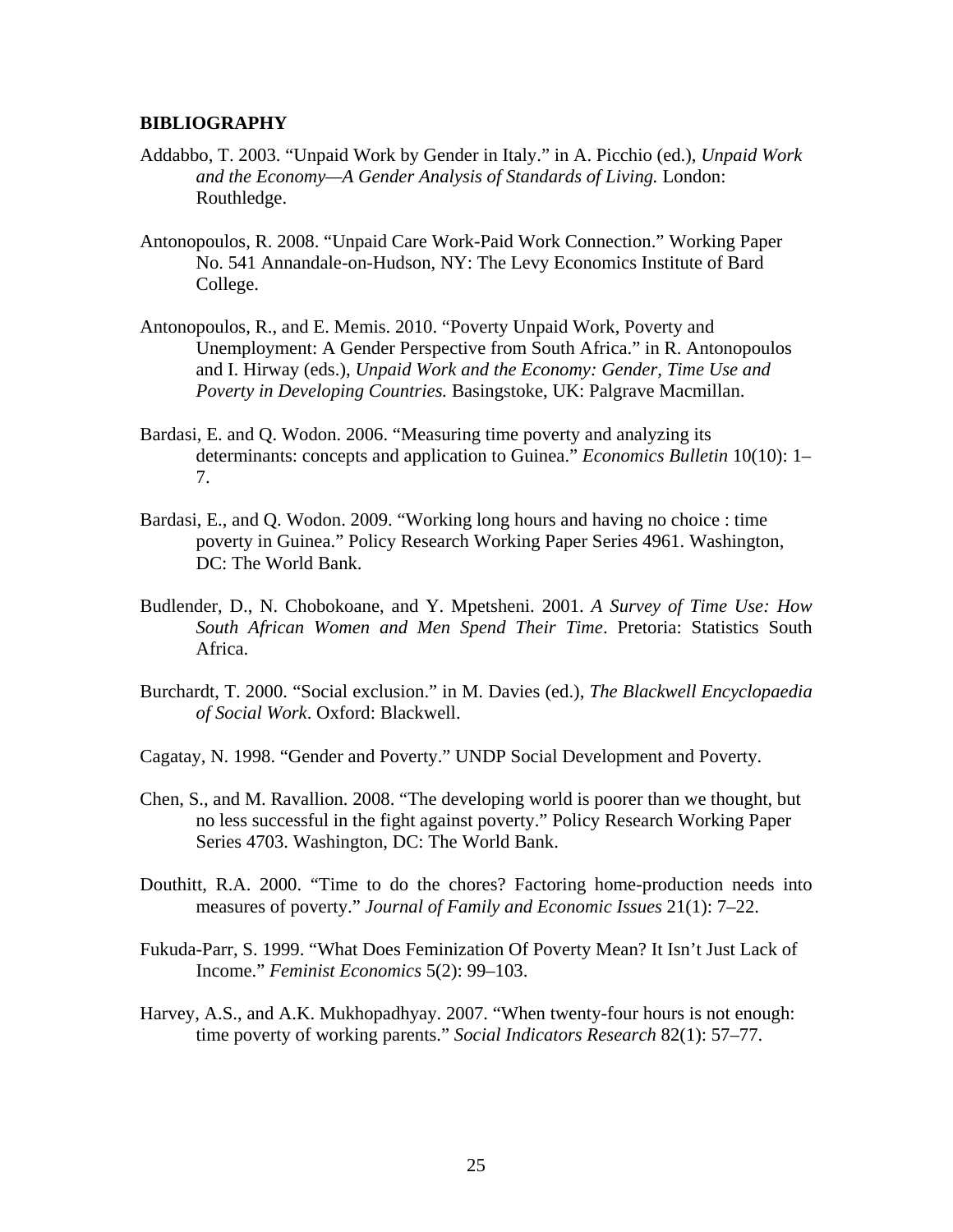- ILO. 2002. *Women and Men in the Informal Economy, A Statistical Picture*. Geneva. International Labour Organization.
- Kizilirmak, A.B., and E. Memis. 2009. "The Unequal Burden of Poverty on Time-use." Working Paper 572. Annandale-on-Hudson, NY: The Levy Economics Institute of Bard College.
- Mincer, J. 1962. "Labor Force Participation of Married Women." in H. Gregg Lewis (ed.), *Aspects of Labor Economics,* Universities-National Bureau Conference Series 14. Princeton, NJ: Princeton University Press.
- Ravallion, M. 1996. "Issues in measuring and modelling poverty." *Economic Journal* 106: 1328–1343.

Royston, P. 2004. "Multiple imputation of missing values." *The Stata Journal* 4: 227– 241.

- Rubin, D.B. 2004. *Multiple Imputation for Nonresponse in Surveys*. Hoboken, NJ: Wiley Classics Library.
- Sen, A.K. 1976. "Poverty: an ordinal approach to measurement." *Econometrica* 44: 219– 231.
- Sen, A.K. 1985. *Commodities and Capabilities*. Amsterdam: North-Holland.
- Sen, A.K. 1992. *Inequality Reexamined*. Cambridge, MA: Harvard University Press.
- Townsend, P. 1962. "The Meaning of Poverty." *The British Journal of Sociology*13: 210– 225.
- Townsend, P. 2002. "Poverty, social exclusion and social polarisation: the need to construct an international welfare state." in P. Townsend and D. Gordon (eds.), *World Poverty: New Policies to Defeat and Old Enemy.* Bristol, UK: University of Bristol.
- United Nations. 2009. "Rethinking Poverty: Report on the World Social Situation 2010." New York: United Nations.
- van Buuren, S., H.C. Boshuizen, and D.L. Knook. 1999. "Multiple imputation of missing blood pressure covariates in survival analysis." *Statistics in Medicine* 18: 681– 694.
- Vickery, C. 1977. "The time-poor: a new look at poverty." *The Journal of Human Resources* 12(1): 27–48.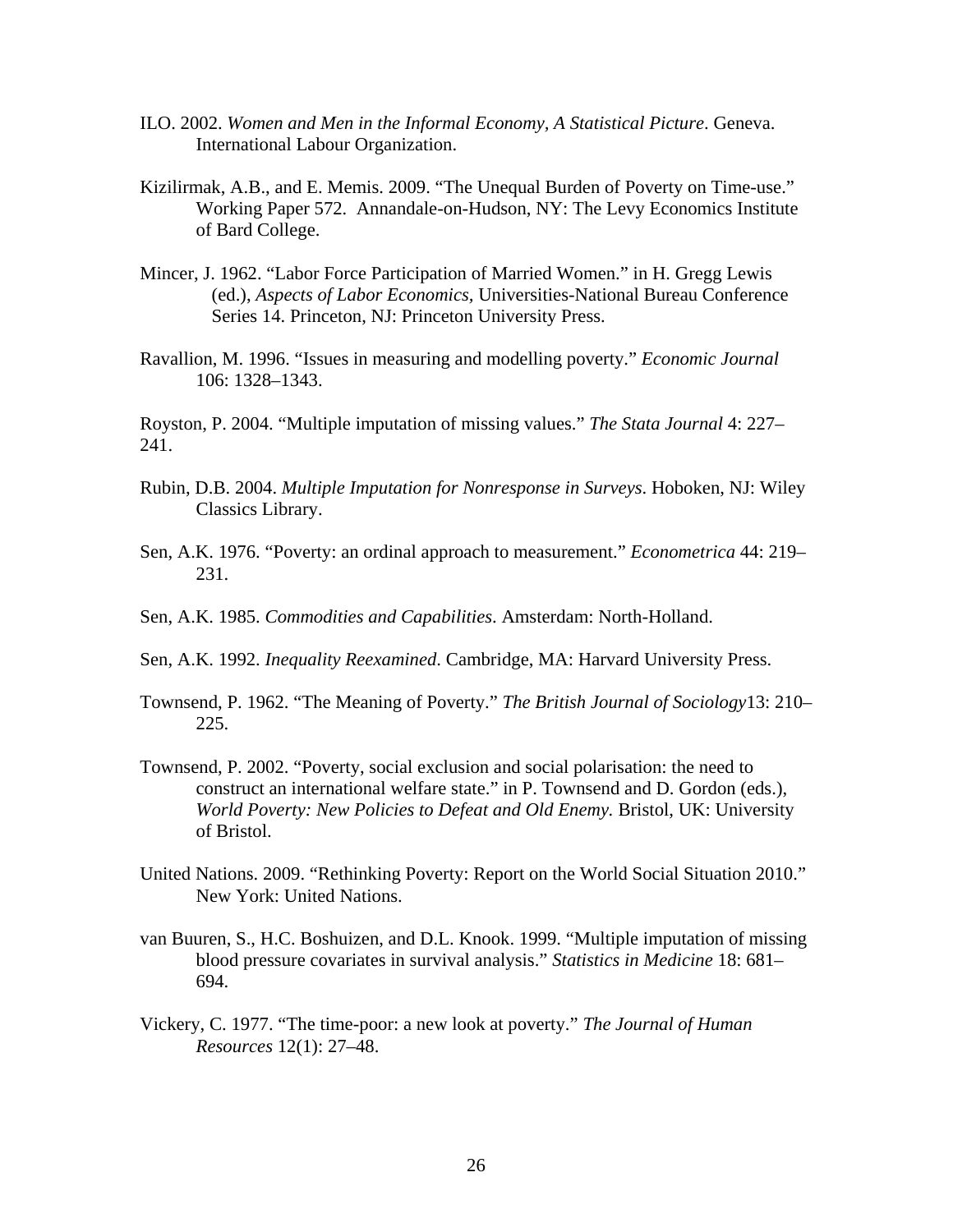# **APPENDIX A**

| o<br><b>Number of Adult Members</b> |     | <b>Number of Children</b>   |     |
|-------------------------------------|-----|-----------------------------|-----|
| Single Adult                        | 21  | No Child                    | 38  |
| Two Adult                           | 47  | One Child                   | 22  |
| <b>Three Adult</b>                  | 32  | Two/More Children           | 40  |
| Total                               | 100 | Total                       | 100 |
| Race                                |     | <b>Sex</b>                  |     |
| African                             | 73  | Female                      | 56  |
| Colored/Asian                       | 10  | Male                        | 44  |
| White                               | 17  | Total                       | 100 |
| Total                               | 100 |                             |     |
| <b>Employment Status</b>            |     | <b>Residential Location</b> |     |
| Employed                            | 46  | Urban Formal                | 51  |
| Unemployed                          | 7   | Urban Informal              | 11  |
| Not Economically Active             | 23  | Ex-homeland                 | 32  |
| Not Working Age (age <16 or >65)    | 24  | Rural                       | 7   |
| Total                               | 100 | Total                       | 100 |

# **Table A2.1 Demographic Characteristics (% of total population)**

# **Table A2.2 Characteristics (cont.)**

| Main Source of Household Income (% of total population) |     |  |  |  |
|---------------------------------------------------------|-----|--|--|--|
| Wage/Salary/Piecework Pay/Commission                    | 55  |  |  |  |
| Earnings From Own Business or Farm                      | 9   |  |  |  |
| <b>State Grants</b>                                     | 16  |  |  |  |
| <b>Private Pension</b>                                  | 3   |  |  |  |
| Unemployment Insurance Fund                             |     |  |  |  |
| Investments                                             |     |  |  |  |
| Money from Other Household Members                      | 12  |  |  |  |
| Remittances from People outside the HH                  |     |  |  |  |
| Private Maintenance                                     | 2   |  |  |  |
| Total                                                   | 100 |  |  |  |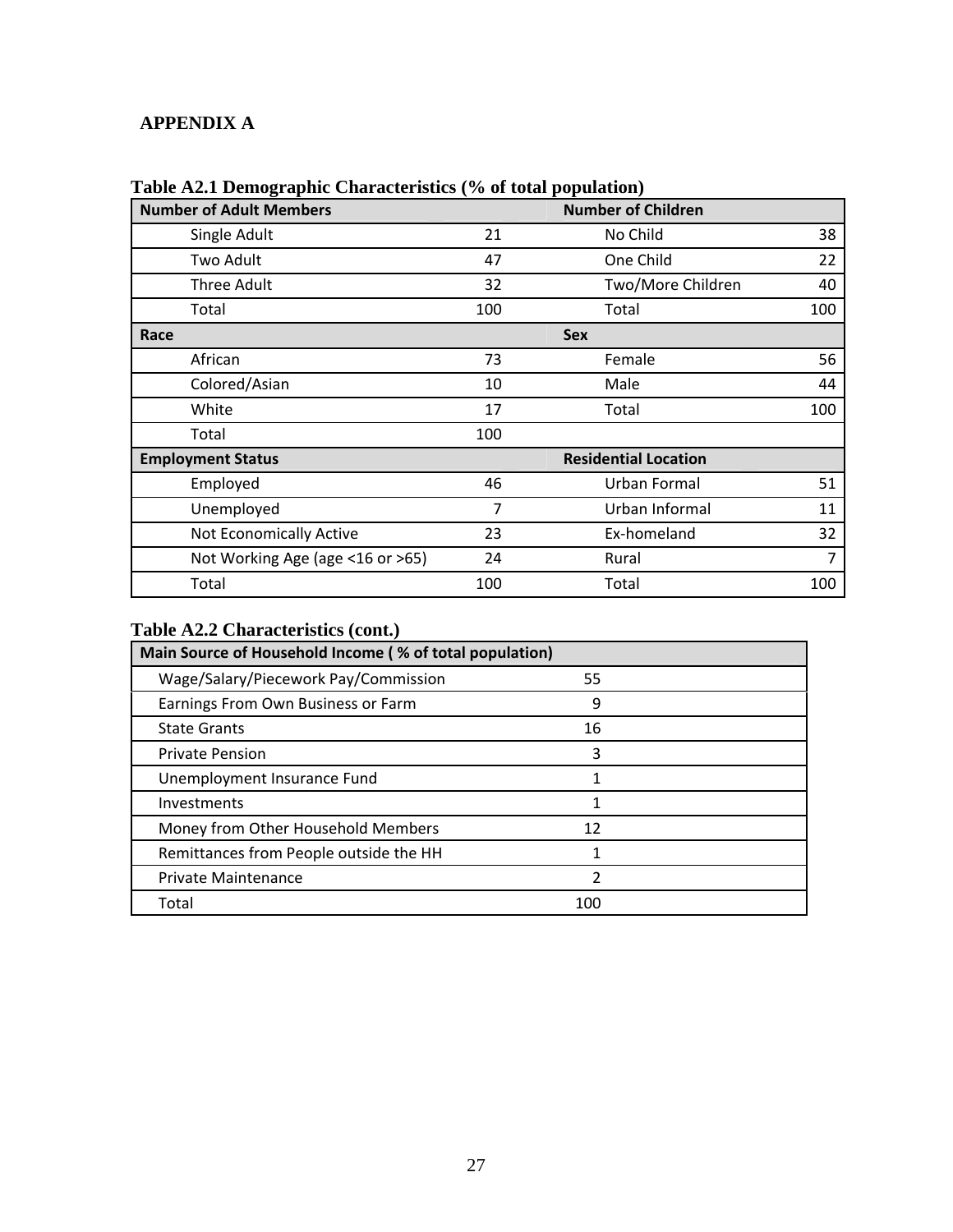# **Table A2.3 Characteristics (cont.)**

|                                        | Emp.     | Unemp.         | Not Econ.<br><b>Active</b> | <b>Not</b><br><b>Working</b><br>Age | Total |
|----------------------------------------|----------|----------------|----------------------------|-------------------------------------|-------|
| Wage/Salary/Piecework Pay/Commission   | 74       | 40             | 40                         | 38                                  | 55    |
| Earnings From Own Business or Farm     | 13       | 5              | 6                          | 8                                   | 9     |
| <b>State Grants</b>                    | 5        | 12             | 21                         | 32                                  | 16    |
| <b>Private Pension</b>                 | 1        | 2              | 5                          | 4                                   | 3     |
| Unemployment Insurance Fund            | 0        | 4              | 1                          | 1                                   |       |
| Investments                            | 0        |                |                            | 2                                   | 1     |
| Money from other Household Members     | 5        | 26             | 23                         | 13                                  | 12    |
| Remittances from People outside the HH | $\Omega$ | $\overline{2}$ | $\overline{2}$             | 1                                   | 1     |
| Private Maintenance                    |          | 8              | າ                          |                                     |       |

### **Table A2.4 Characteristics (cont.)**

| <b>Dwelling Type (% of total population)</b>                                       |     |
|------------------------------------------------------------------------------------|-----|
| House or Brick Structure on a Separate Stand or Yard                               | 56  |
| Traditional Dwelling/Hut/Structure Made of Traditional Materials                   | 15  |
| Flat in a Block of Flats                                                           | 7   |
| Town/Cluster/Semi-Detached House                                                   | 3   |
| House/Flat/Room in Backyard                                                        | 2   |
| Informal Dwelling in Backyard/Shack in Backyard                                    | 2   |
| Informal Dwelling/Shack Elsewhere, e.g. in Informal Settlement or Traditional Area | 13  |
| Room(S)/Garage not in Backyard, but on a Shared Property                           |     |
| Caravan/Tent                                                                       | 0   |
| Other, Specified                                                                   | 2   |
| Total                                                                              | 100 |

### **Table A3. Poverty Income by Household Size**

| <b>Household Size</b> | Rand per month |
|-----------------------|----------------|
|                       | 587            |
| 2                     | 773            |
| ς                     | 1028           |
|                       | 1290           |
|                       | 1541           |
| հ                     | 1806           |
|                       | 2054           |
|                       | 2503           |

**Source:** South African Regional Poverty Network (SARPN), 2004.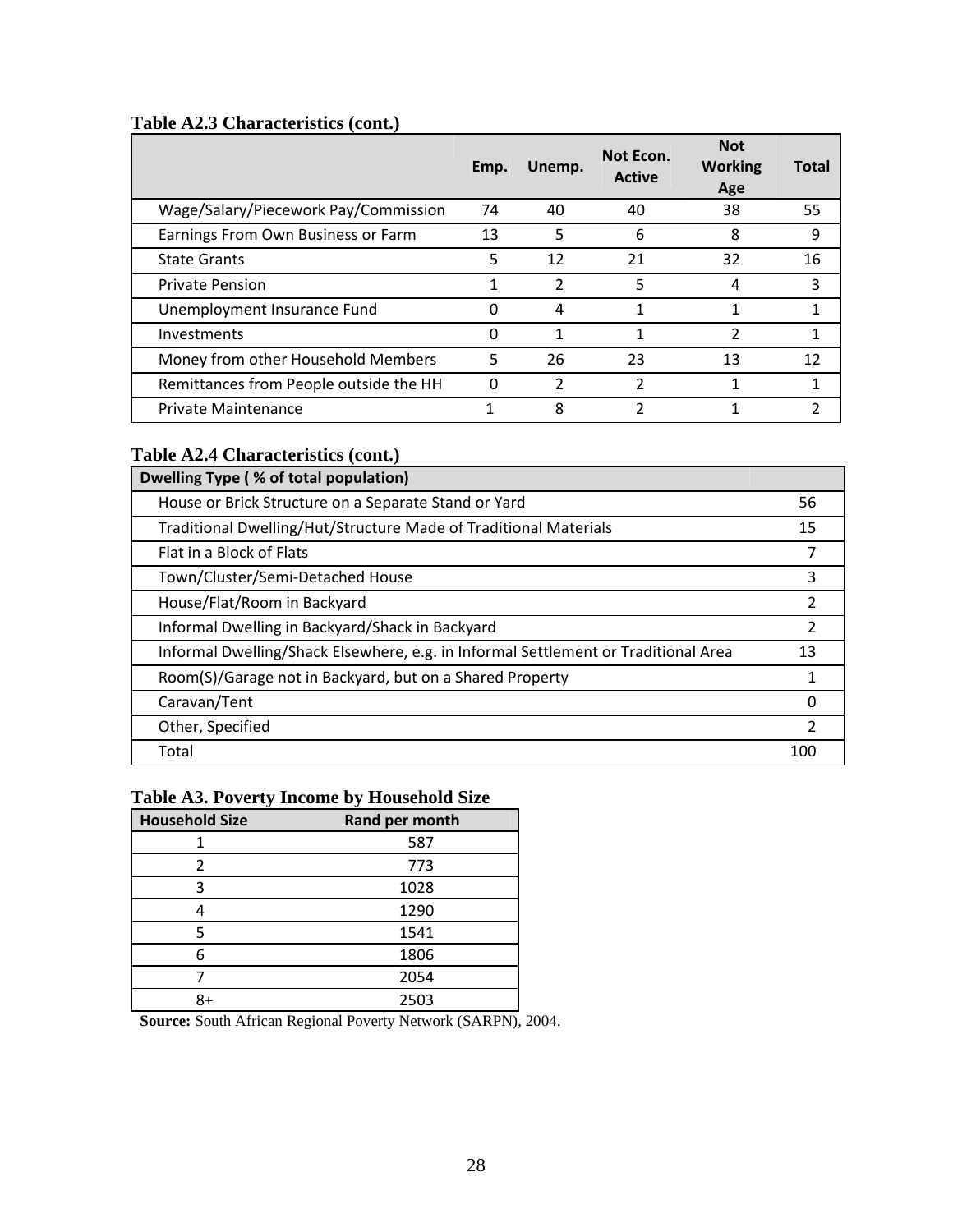

**Figure A1. Distribution of Sleep, Leisure, and Necessary Care**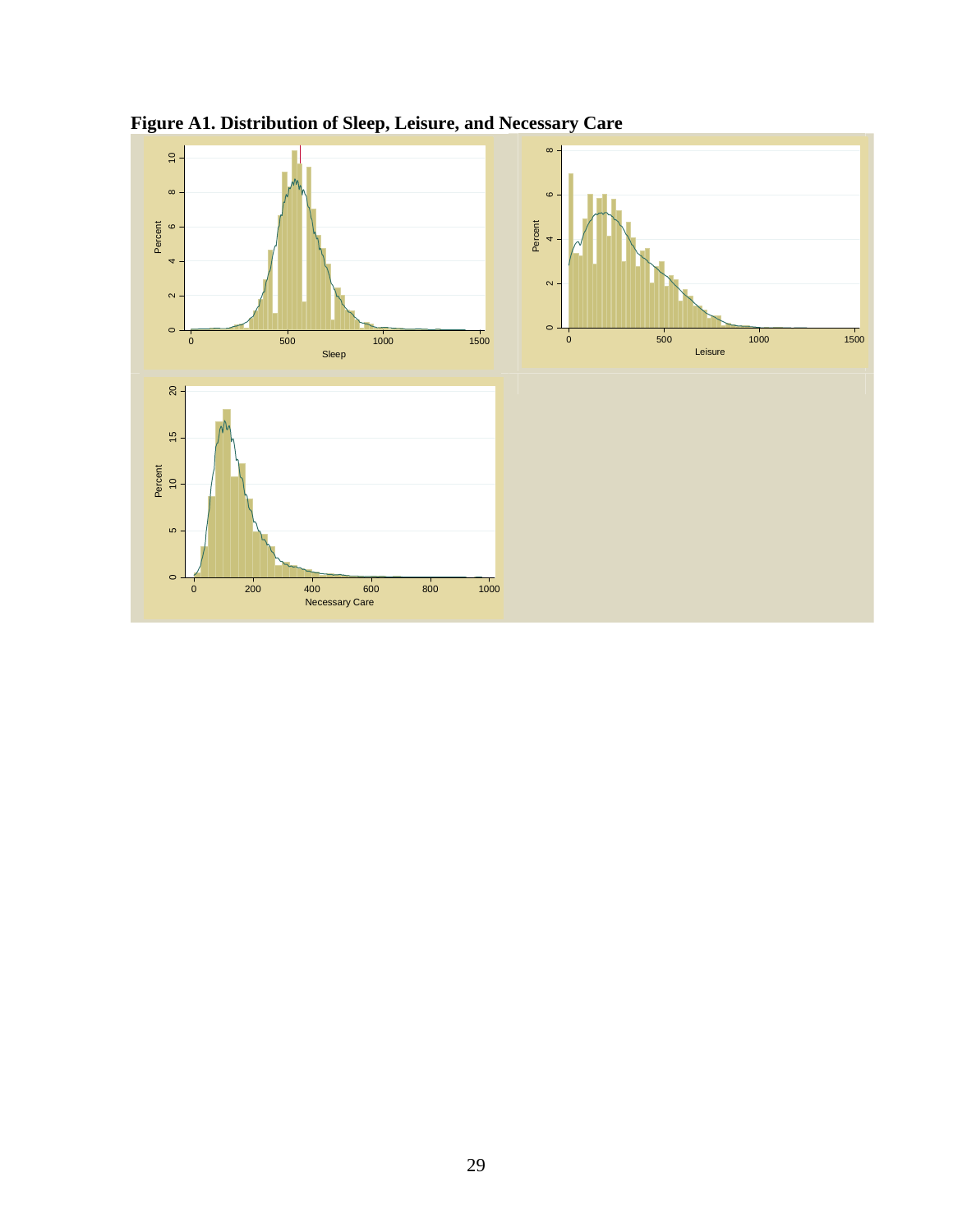| <b>Households</b>   |                   | <b>With Time Surplus</b> | <b>With Time Deficit</b> | <b>Total</b> |
|---------------------|-------------------|--------------------------|--------------------------|--------------|
| <b>Single Adult</b> |                   | 17                       | 38                       | 21           |
|                     | No Children       | 9                        | 23                       | 12           |
|                     | One Child         | 3                        | 5                        | 3            |
|                     | Two/More Children | 5                        | 10                       | 6            |
|                     |                   |                          |                          |              |
| <b>Two Adult</b>    |                   | 47                       | 46                       | 47           |
|                     | No Children       | 18                       | 17                       | 18           |
|                     | One Child         | 11                       | 9                        | 11           |
|                     | Two/More Children | 18                       | 19                       | 18           |
|                     |                   |                          |                          |              |
| <b>Three Adult</b>  |                   | 36                       | 16                       | 32           |
|                     | No Children       | 9                        | $\overline{4}$           | 8            |
|                     | One Child         | 9                        | 5                        | 9            |
|                     | Two/More Children | 17                       | $\overline{7}$           | 15           |
| <b>Total</b>        |                   | 100                      | 100                      | 100          |

 **Table A4. Population Distribution According to Time Poverty Status (cont.)** 

 **Table A5. Distribution of Households According to Time Poverty Status (cont.)** 

|                               | Living in HHs with Time Surplus |              |                      | Living in HHs with Time Deficit |                |              |                      |       |
|-------------------------------|---------------------------------|--------------|----------------------|---------------------------------|----------------|--------------|----------------------|-------|
| <b>Adult</b><br><b>Number</b> | N <sub>o</sub><br>Children      | One<br>Child | Two/More<br>Children | Total                           | No<br>Children | One<br>Child | Two/More<br>Children | Total |
| Single                        | 53                              | 16           | 31                   | 100                             | 61             | 14           | 25                   | 100   |
| <b>Adult</b>                  | 24                              | 12           | 13                   | 17                              | 53             | 27           | 27                   | 38    |
| Two                           | 39                              | 23           | 38                   | 100                             | 37             | 21           | 42                   | 100   |
| <b>Adult</b>                  | 50                              | 48           | 45                   | 47                              | 39             | 46           | 55                   | 46    |
| <b>Three</b>                  | 26                              | 26           | 48                   | 100                             | 24             | 35           | 42                   | 100   |
| <b>Adult</b>                  | 26                              | 40           | 43                   | 36                              | 8              | 27           | 18                   | 16    |
| Total                         | 37                              | 23           | 40                   | 100                             | 44             | 20           | 36                   | 100   |
|                               | 100                             | 100          | 100                  | 100                             | 100            | 100          | 100                  | 100   |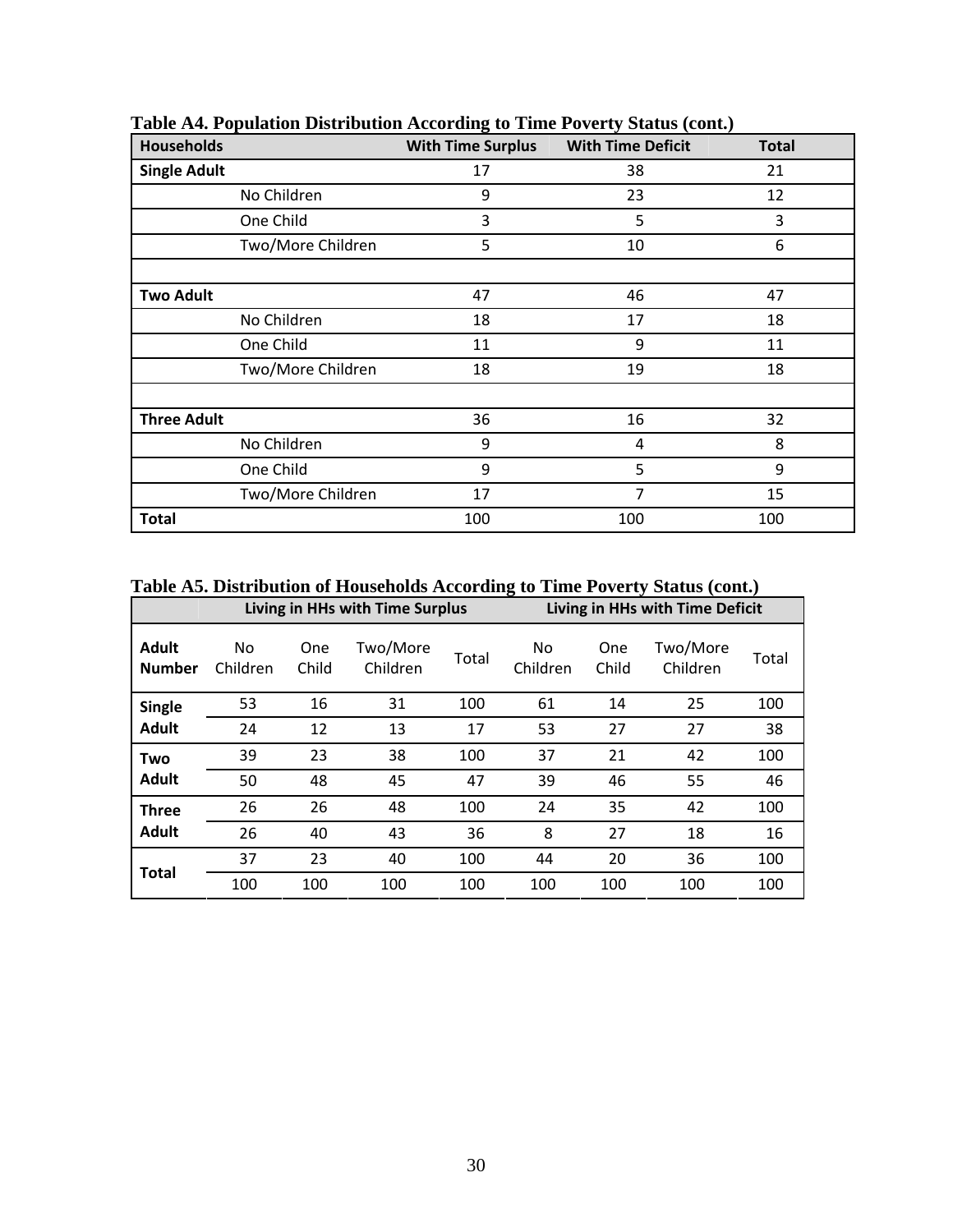|                          | <b>No</b><br><b>Children</b> | One<br><b>Child</b> | <b>Two/More</b><br><b>Children</b> | <b>Total</b> |
|--------------------------|------------------------------|---------------------|------------------------------------|--------------|
| % Single Adult           | 8                            | 21                  | 71                                 | 100          |
| <b>Column Percentage</b> | 26                           | 51                  | 43                                 | 42           |
|                          |                              |                     |                                    |              |
| % Two Adult              | 21                           | 11                  | 69                                 | 100          |
| <b>Column Percentage</b> | 56                           | 22                  | 35                                 | 35           |
|                          |                              |                     |                                    |              |
| % Three Adult            | 10                           | 21                  | 69                                 | 100          |
| <b>Column Percentage</b> | 18                           | 27                  | 22                                 | 23           |
|                          |                              |                     |                                    |              |
| %Total                   | 13                           | 17                  | 70                                 | 100          |
| <b>Column Percentage</b> | 100                          | 100                 | 100                                | 100          |

 **Table A6. Characteristics of PTD Households with Time Surplus—Household Composition** 

 **Table A7. Characteristics of PTD Households with Time Surplus—Residential Location** 

|                          | Urban  | Urban           | Ex-      | <b>Rural</b> | <b>Total</b> |
|--------------------------|--------|-----------------|----------|--------------|--------------|
|                          | Formal | <b>Informal</b> | homeland |              |              |
| % Single Adult           | 9      | 9               | 78       | 3            | 100          |
| <b>Column Percentage</b> | 23     | 35              | 53       | 15           | 42           |
|                          |        |                 |          |              |              |
| % Two Adult              | 22     | 12              | 48       | 18           | 100          |
| <b>Column Percentage</b> | 45     | 37              | 27       | 70           | 35           |
|                          |        |                 |          |              |              |
| % Three Adult            | 25     | 14              | 55       | 6            | 100          |
| <b>Column Percentage</b> | 33     | 28              | 20       | 15           | 23           |
|                          |        |                 |          |              |              |
| %Total                   | 17     | 11              | 62       | 9            | 100          |
| <b>Column Percentage</b> | 100    | 100             | 100      | 100          | 100          |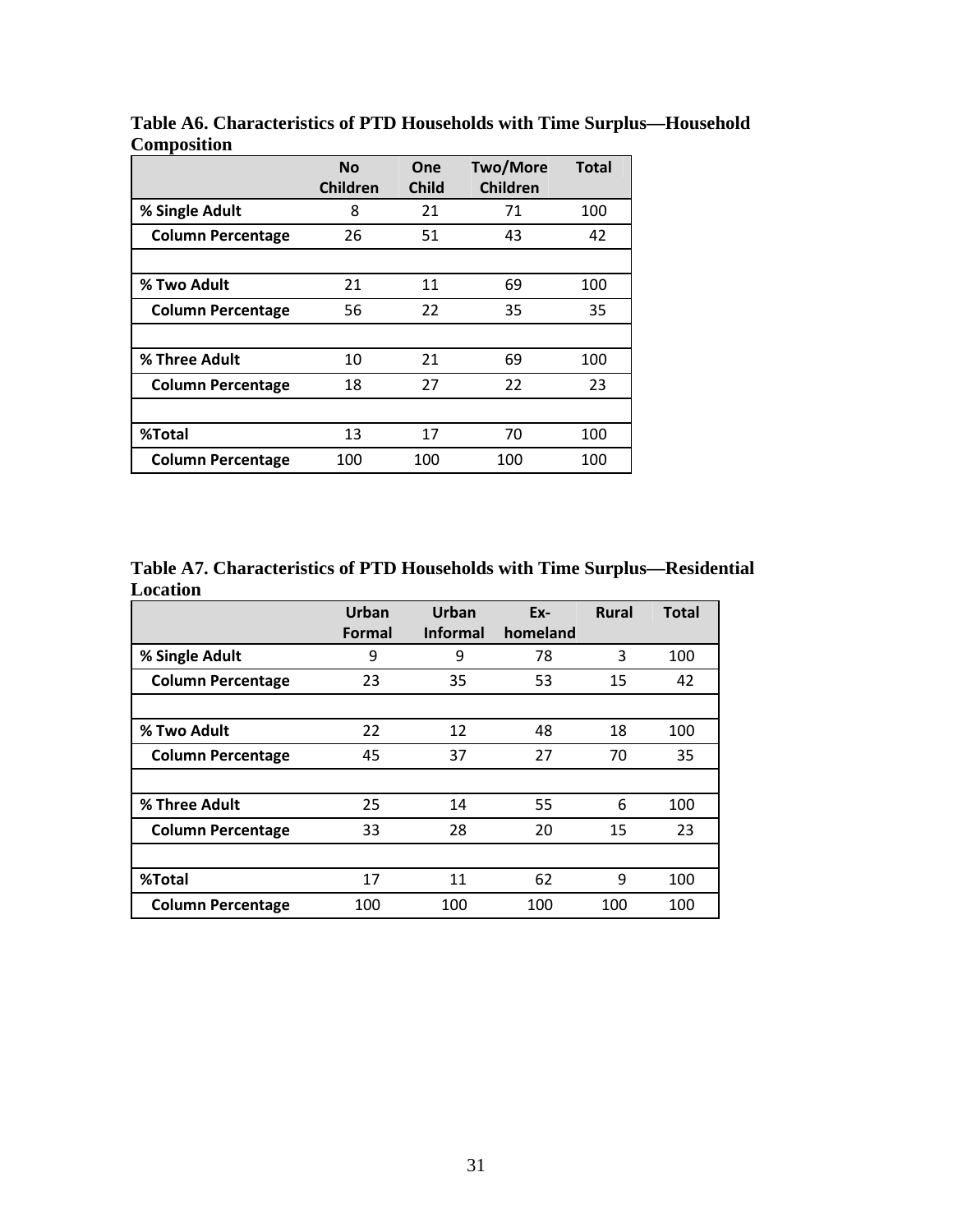|                          |      | <b>Adult Members</b> |       |
|--------------------------|------|----------------------|-------|
|                          | Male | Female               | Total |
| % Single Adult           | 14   | 86                   | 100   |
| <b>Column Percentage</b> | 18   | 41                   | 34    |
|                          |      |                      |       |
| % Two Adult              | 40   | 60                   | 100   |
| <b>Column Percentage</b> | 58   | 34                   | 41    |
|                          |      |                      |       |
| % Three Adult            | 27   | 73                   | 100   |
| <b>Column Percentage</b> | 24   | 26                   | 25    |
|                          |      |                      |       |
| %Total                   | 28   | 72                   | 100   |
| <b>Column Percentage</b> | 100  | 100                  | 100   |

 **Table A8. Characteristics of the PTD Households with Time Surplus—Gender**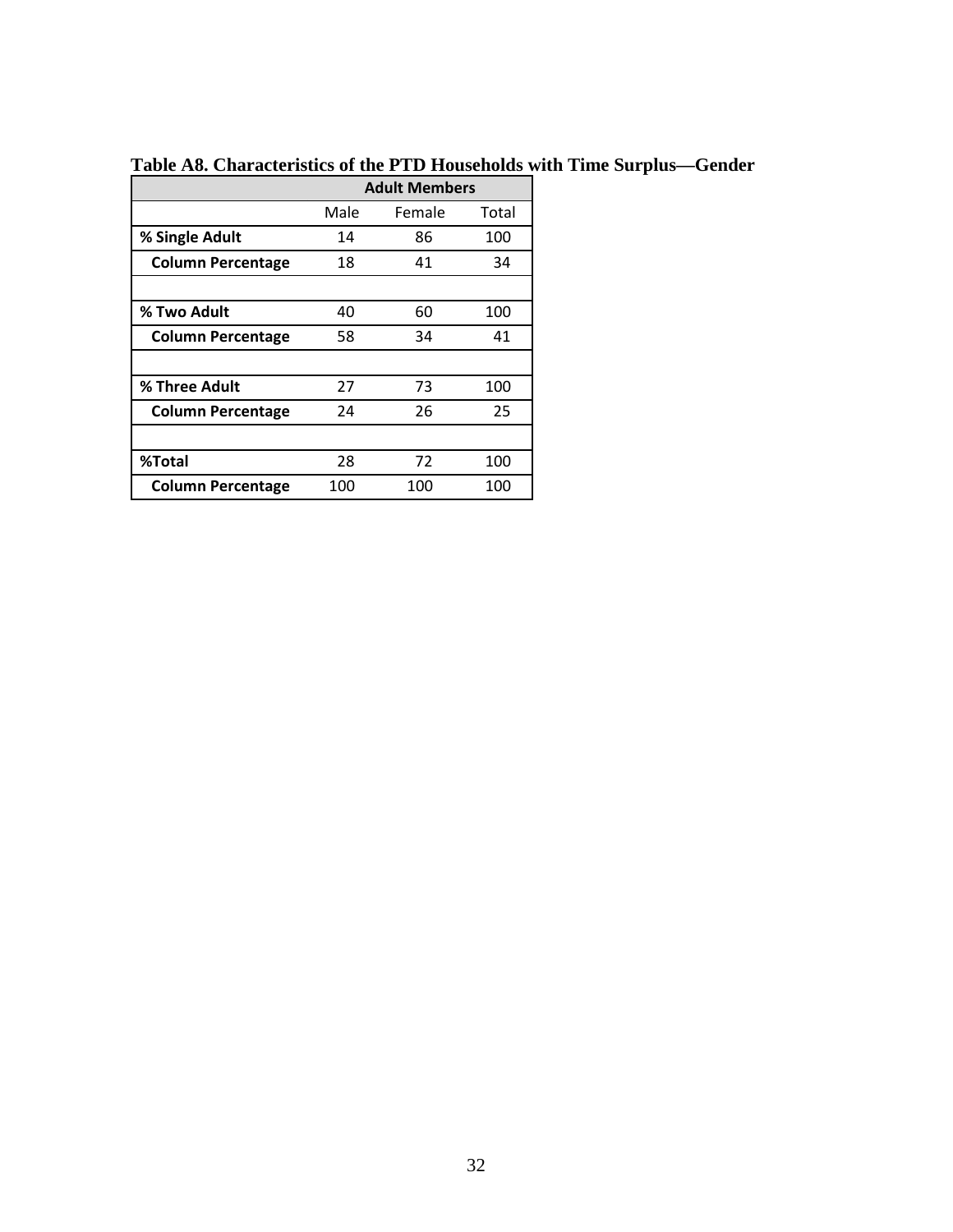

**Figure A2. Mean Time Spent on Unpaid and Paid Work According to Location (per adult)**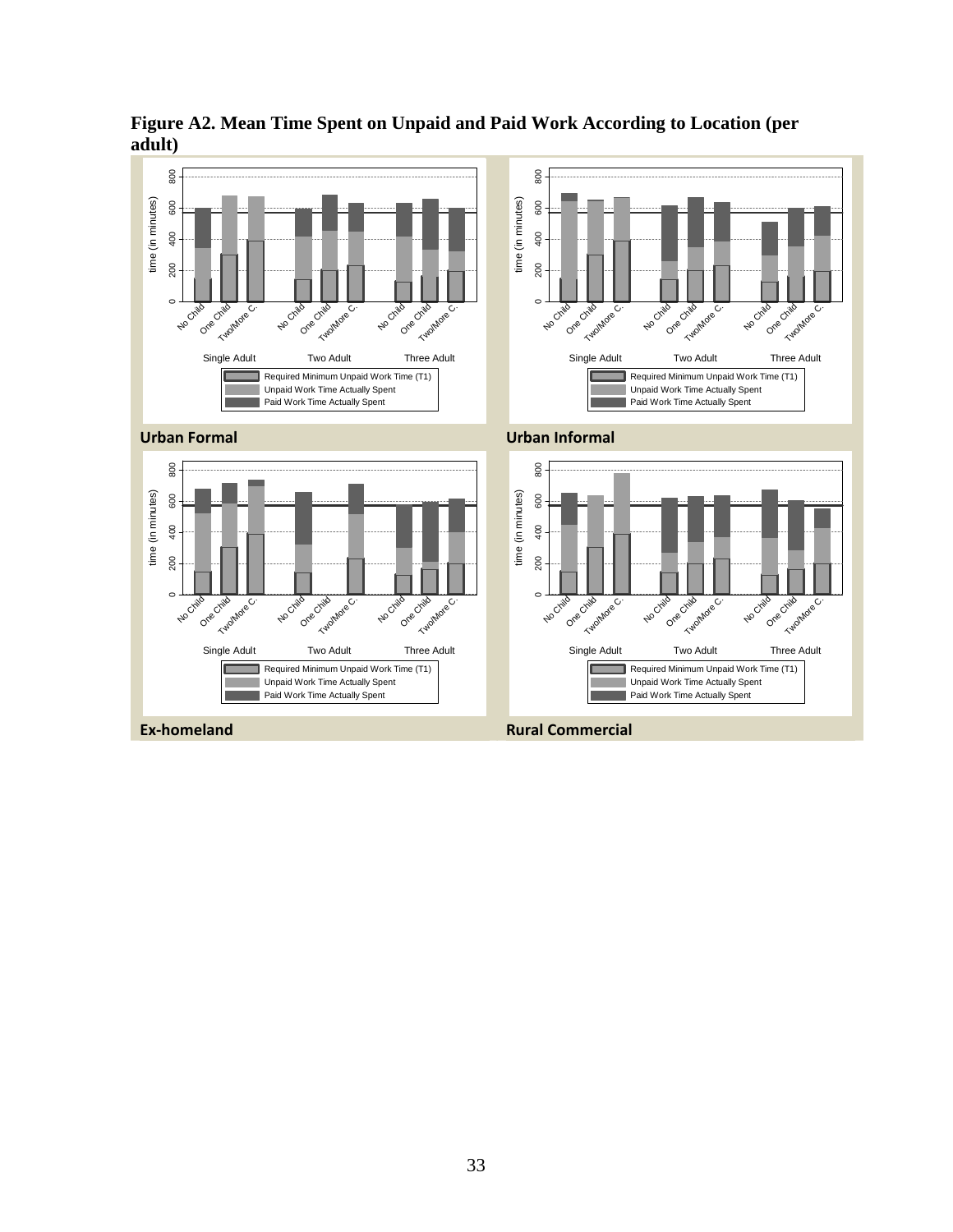#### **APPENDIX B**

 $\overline{a}$ 

In this part, we first summarize the imputation method we used in order to include threeadult households into our analysis and present problems we addressed due to lack of data availability while working with South African TUS 2000 data.

#### **1. Data is collected from a limited number of people in each household**

Two people, aged ten years or above were selected systematically for TUS 2000 within each household and asked what activities they had performed on the previous day. We do not have time use information of every member of the household. In case data were available, we would be able to calculate, for instance, required time for unpaid work for each household. In addition, complete information on personal diaries is only available for the single-adult and two-adult households on the condition that both adults are selected as respondents for demographic questionnaires and time use diaries. The total amount of unpaid and paid work time spent by all members of the households could only be calculated for these households.

Lack of time use diaries of the adults who are not selected made us use an imputation method to impute the values missing. The problem of missing data is sometimes solved by using only the available instances of complete cases or using some indicator variables that are filled with the mean or mode of the nonmissing values of that variable. Some approaches allow for missing data. The multiple imputation method is a general and more appropriate method for dealing with missing data (Rubin 2004). Here we used the multiple imputation method $13$  in order to include three-adult households in our sample by imputing the required variables for the third adult analyzed. Here, switching regression method of multiple multivariate imputation is implemented as described by van Buuren, Boshuizen, and Knook (1999). The procedure followed is summarized in Royston (2004:.233).

Through imputation we were able to cover single- to three-adult households, after which our sample added up to 77.1 percent of the whole survey data. When three-adult households are excluded, only 57.2 percent of the data set would be covered. Imputation

 $13$  See Rubin (2004) and Royston (2004) for a detailed discussion on multiple imputation of missing values.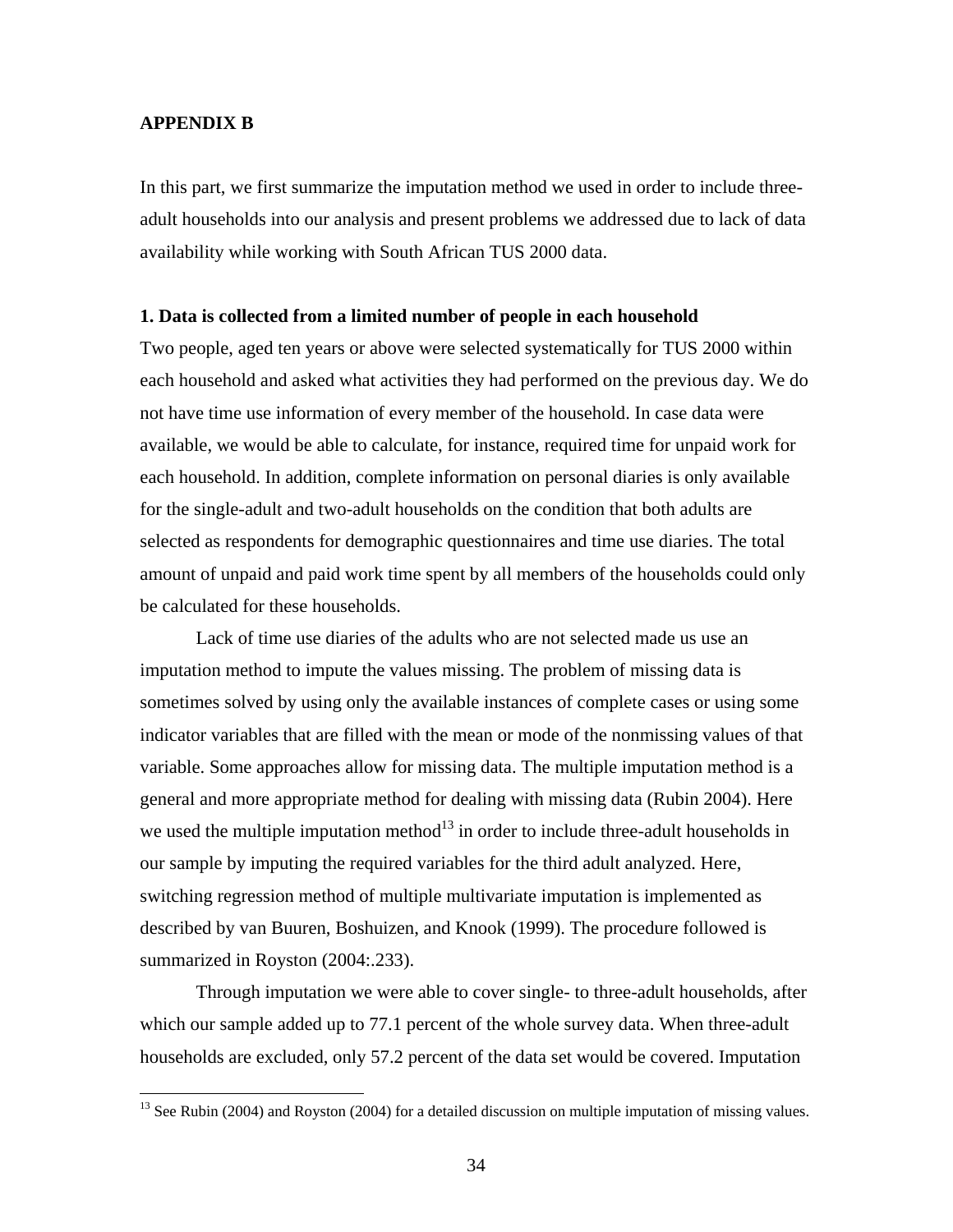of paid work time and unpaid work time has been done in two steps. First, a probabilistic imputation is addressed in order to determine whether the third adult is employed in the market or not. Information on the employment status of the adults that are not selected is not available in the data. While imputing the amount of paid work time we excluded people who are not employed in the market. Missing values imputed correspond to 23.6 percent of the sample. Kernel density functions obtained for paid and unpaid work time are provided by figures B1 and B2, below.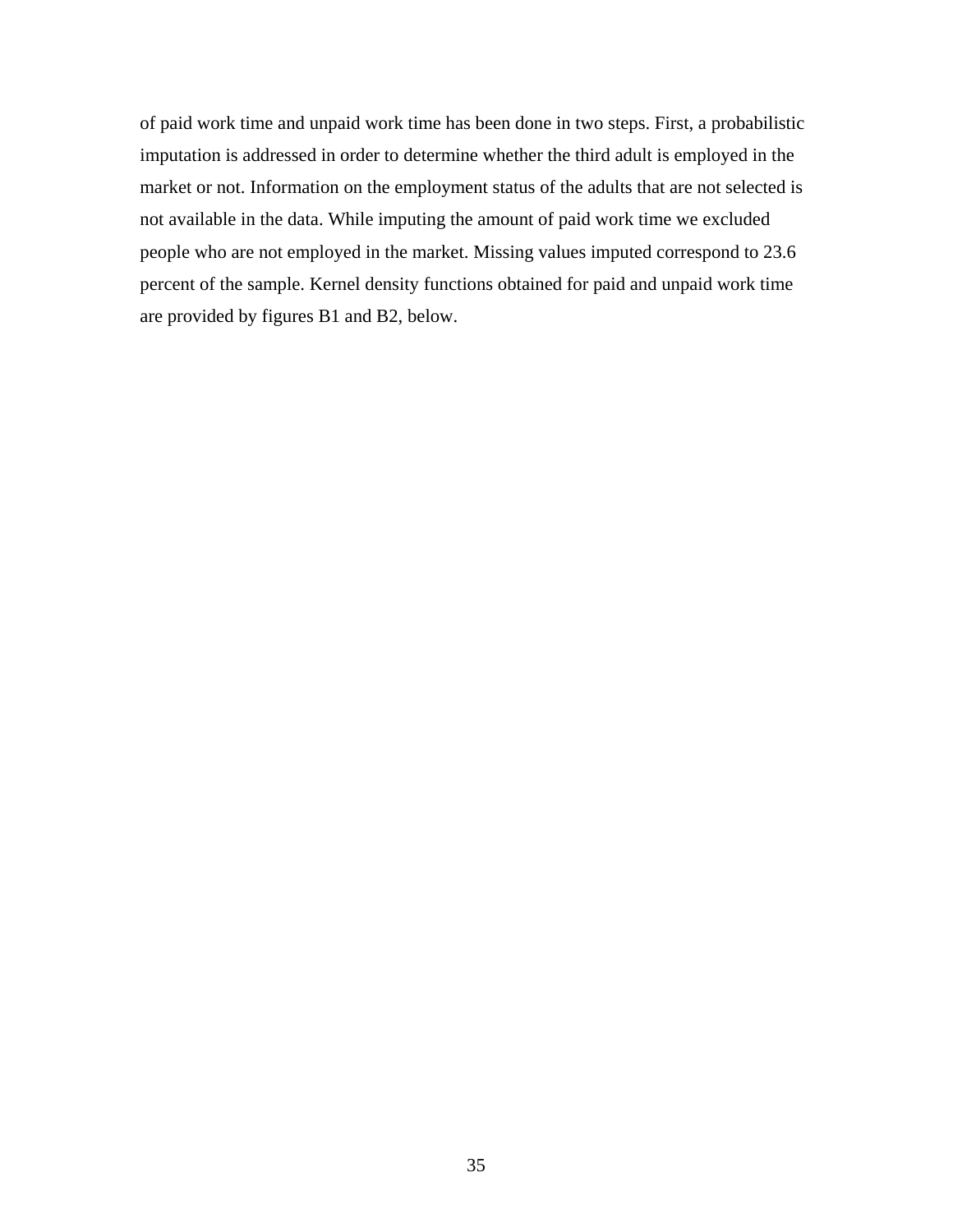**Figure B1. Paid Work Time** 



**Figure B2. Unpaid Work Time** 



#### **2. Lack of data availability with respect to income variables**

TUS 2000 questionnaires do not include information of the actual level of income earned. Instead, the usual total monthly income of the household/individual (including all sources) is provided in income ranges, thus the available income variable is a categorical one. In order to classify households according to their poverty status, we calculated the midpoint within each range of income levels and used these midlevel values in